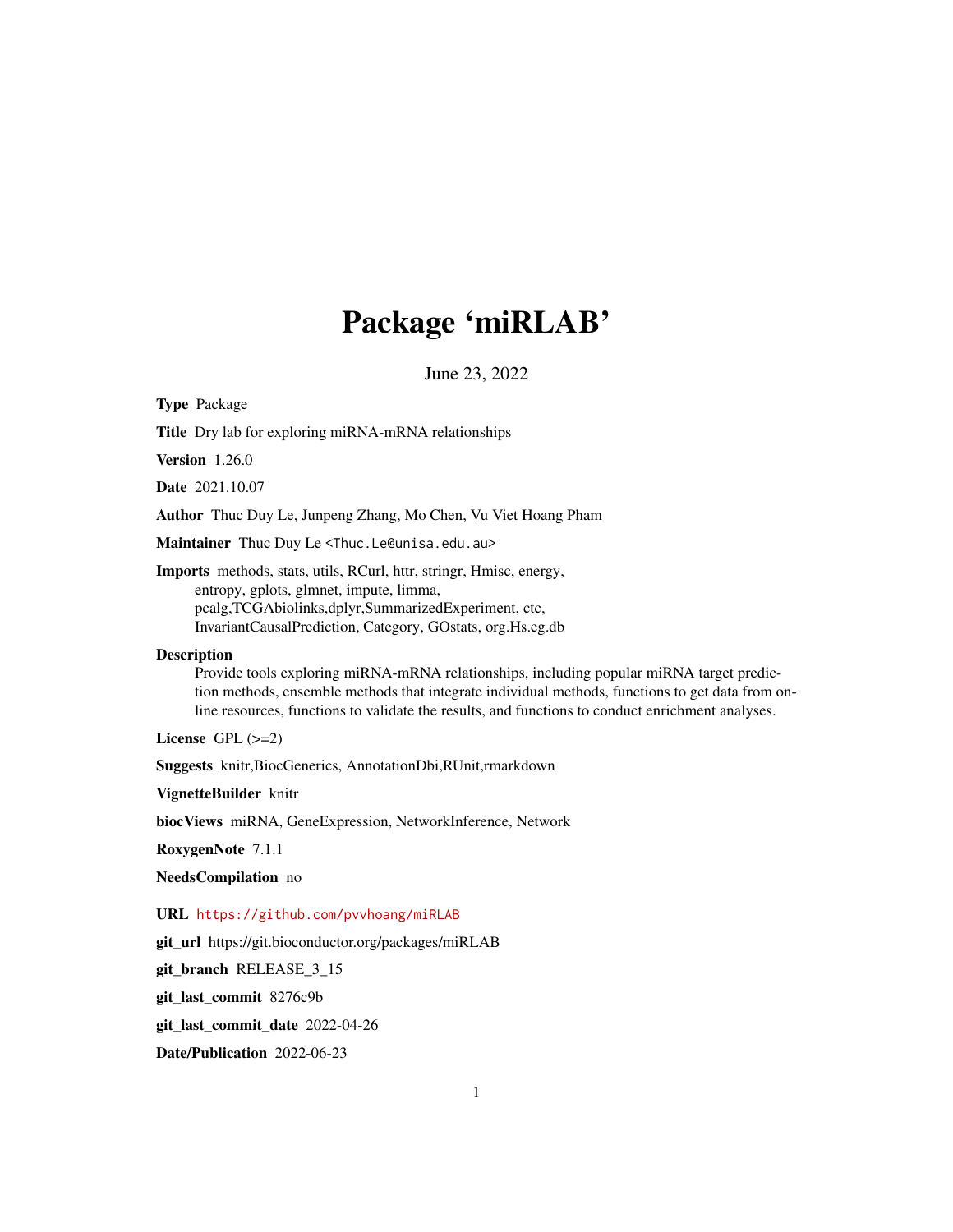# <span id="page-1-0"></span>R topics documented:

|                                                                                                                              | 2              |
|------------------------------------------------------------------------------------------------------------------------------|----------------|
| Borda                                                                                                                        | 3              |
|                                                                                                                              | $\overline{4}$ |
|                                                                                                                              | 5              |
|                                                                                                                              | 6              |
|                                                                                                                              | 6              |
| <b>DiffExpAnalysis</b>                                                                                                       | $\overline{7}$ |
|                                                                                                                              | 8              |
|                                                                                                                              | 9              |
|                                                                                                                              | 10             |
|                                                                                                                              | 10             |
| getData                                                                                                                      | 11             |
|                                                                                                                              | 11             |
|                                                                                                                              | 12             |
|                                                                                                                              | 13             |
| IDA.<br><u>. A provincia de la caractería de la caractería de la caractería de la caractería de la caractería de la cara</u> | 13             |
|                                                                                                                              | 15             |
|                                                                                                                              | 15             |
|                                                                                                                              | 16             |
|                                                                                                                              | 17             |
|                                                                                                                              | 17             |
|                                                                                                                              | 18             |
| $MI$                                                                                                                         | 19             |
| Pearson                                                                                                                      | 20             |
| $RDC$                                                                                                                        | 21             |
| Read $\ldots$ . $\ldots$ . $\ldots$                                                                                          | 21             |
| ReadExtResult                                                                                                                | 22             |
| readHeader                                                                                                                   | 23             |
|                                                                                                                              | 23             |
| Standardise                                                                                                                  | 24             |
| ValidateAll                                                                                                                  | 25             |
|                                                                                                                              | 26             |
|                                                                                                                              | 26             |
|                                                                                                                              | 27             |
|                                                                                                                              | 29             |
|                                                                                                                              |                |

miRLAB-package *A dry lab for exploring miRNA-mRNA relationships*

# Description

Provide tools exploring miRNA-mRNA relationships, including popular miRNA target prediction methods using expression data, ensemble methods that integrate individual methods, functions to get data from online resources, functions to validate the results, and functions to conduct enrichment analyses.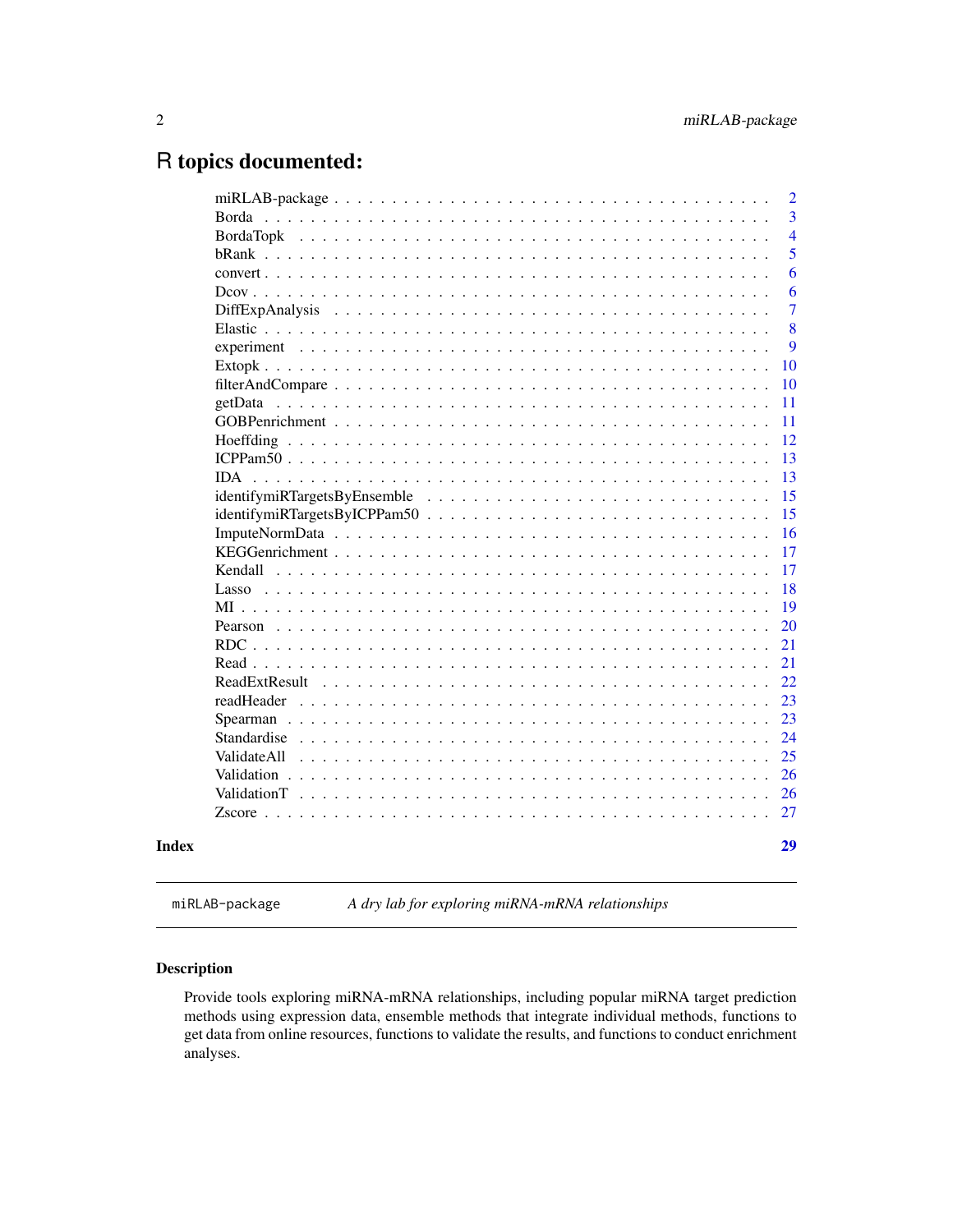#### <span id="page-2-0"></span>Borda 3

# Details

| Package: | mIRLAB        |
|----------|---------------|
| Type:    | Package       |
| Version: | 0.99          |
| Date:    | 2015-04-23    |
| License: | $GPL(\geq=2)$ |

#### Author(s)

Thuc Duy Le, Junpeng Zhang Maintainer: Thuc Duy Le <Thuc.Le@unisa.edu.au>

# References

miRLAB: An R based dry lab for exploring miRNA-mRNA relationships

| Borda | Ensemble method for miRNA target prediction using Borda count elec- |
|-------|---------------------------------------------------------------------|
|       |                                                                     |
|       | tion                                                                |

# Description

Use the Borda count election method to integrate the rankings from different miRNA target prediction methods

# Usage

```
Borda(listCEmatrices)
```
# Arguments

listCEmatrices a list of matrices that include the correlation coefficients/causal effects/scores resulting from different target prediction methods

#### Value

a matrix of ranking scores (averaging all the rankings from different methods). Columns are miR-NAs and rows are mRNAs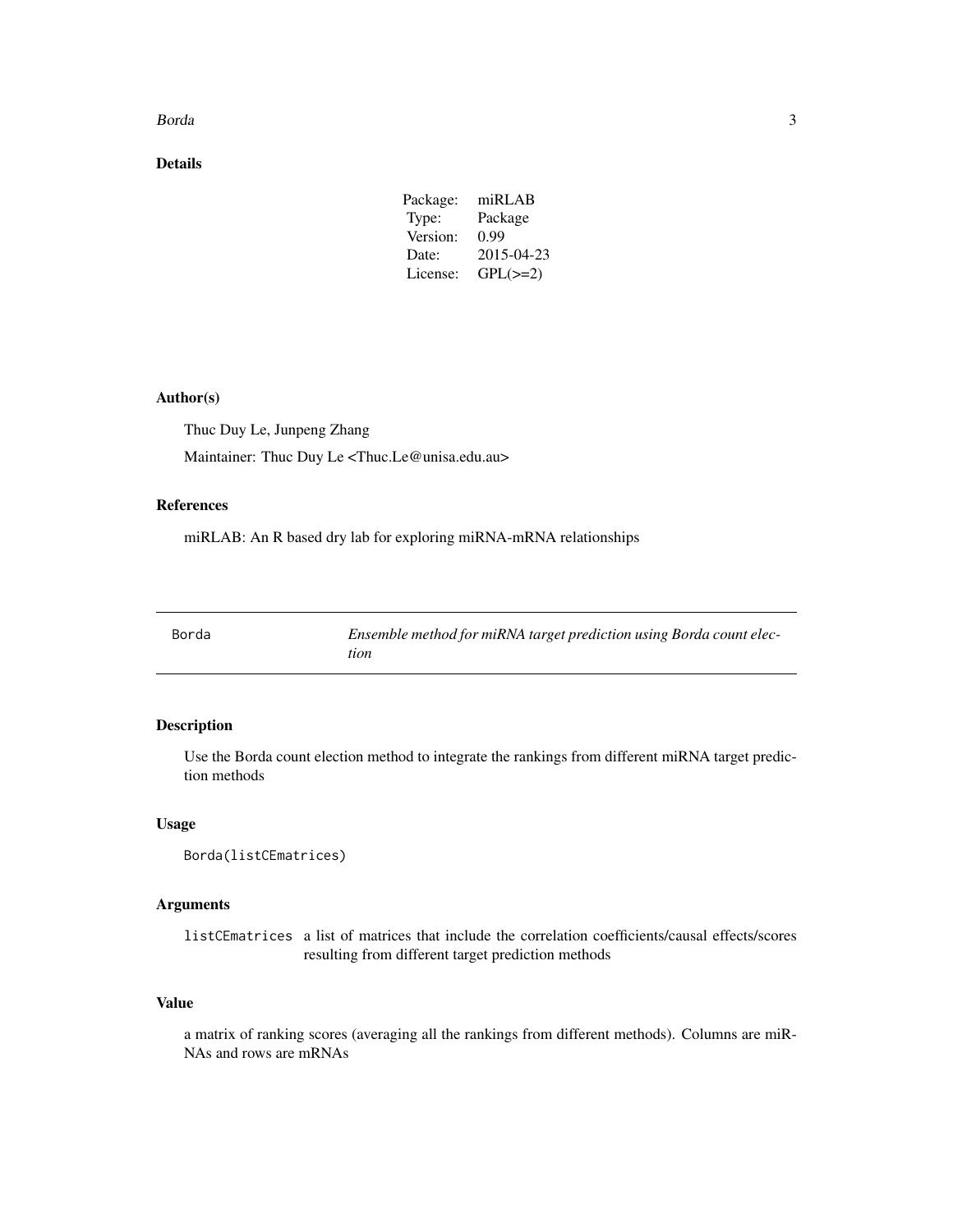#### <span id="page-3-0"></span>References

1. Le, T.D., Zhang, J., Liu, L., and Li, J. (2015) Ensemble Methods for miRNA Target Prediction from Expression Data, Plos ONE.

2. Marbach, D., Costello, J.C., Kuffner, R., Vega, N.M., Prill, R.J., Camacho, D.M., Allison, K.R. and DREAM5 Consortium (2012). Wisdom of crowds for robust gene network inference. Nat. Methods, 9, 796-804.

#### Examples

```
dataset=system.file("extdata", "ToyEMT.csv", package="miRLAB")
ps=Pearson(dataset, cause=1:3, effect=4:18)
ida=IDA(dataset, cause=1:3, effect=4:18)
borda=Borda(list(ps, ida))
```
BordaTopk *Ensemble method for miRNA target prediction using Borda count election with topk targets*

#### Description

Use the Borda count election method to integrate the rankings from different miRNA target prediction methods, but only topk targets of each miRNA are included in the calculation. The targets outside the topk will be assigned a large and fixed rank, e.g. number of genes in the dataset.

#### Usage

```
BordaTopk(listCEmatrices, topk)
```
# Arguments

|      | listCEmatrices a list of matrices that include the correlation/causal effects/scores resulting from<br>a target prediction method |
|------|-----------------------------------------------------------------------------------------------------------------------------------|
| topk | number of targets of a miRNA to be included in the calculation (Borda count<br>election)                                          |

#### Value

a matrix of ranking scores (averaging all the rankings from different methods). Columns are miR-NAs and rows are mRNAs

#### References

Le, T.D., Zhang, J., Liu, L., and Li, J. (2015) Ensemble Methods for miRNA Target Prediction from Expression Data, Plos ONE.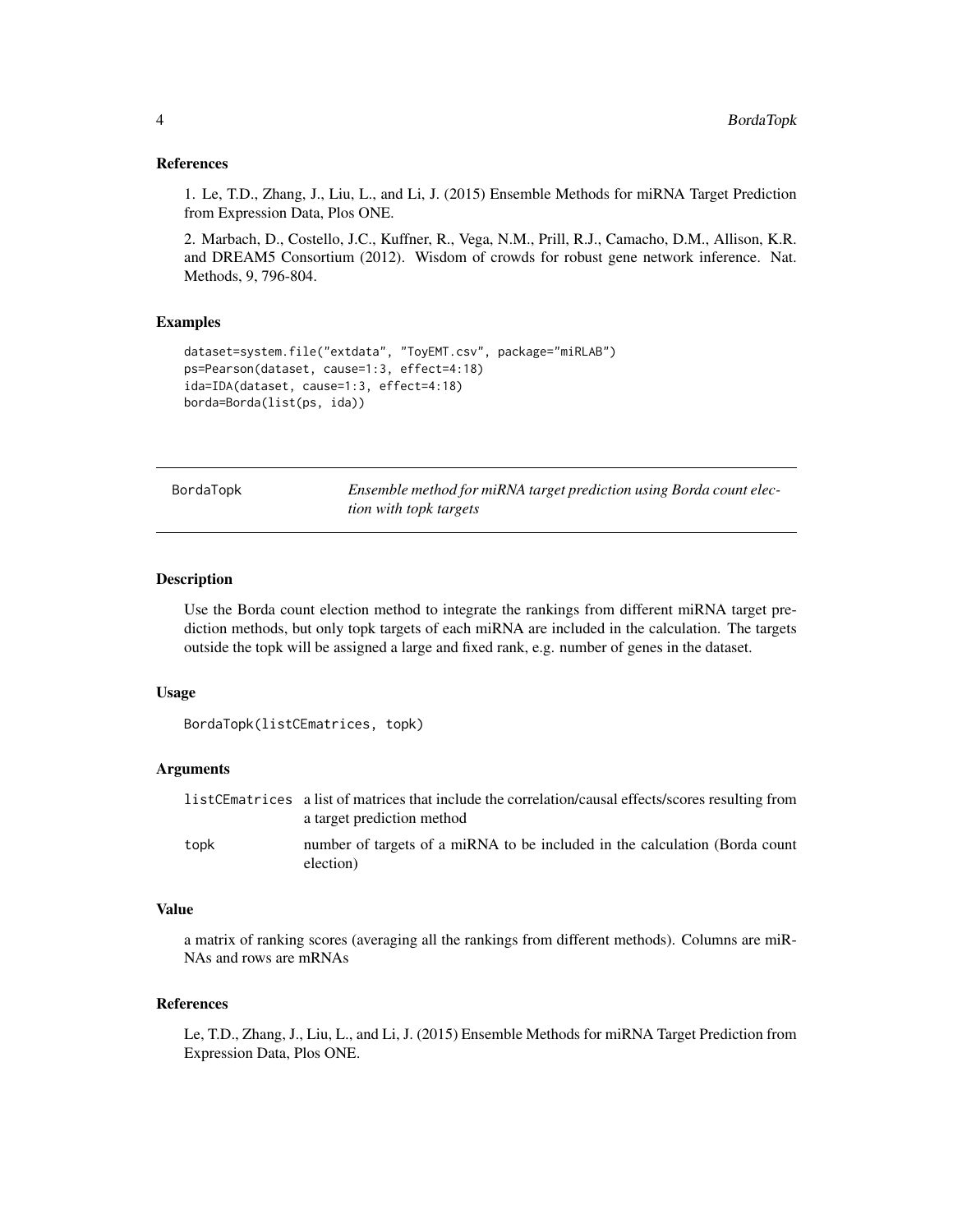#### <span id="page-4-0"></span>bRank 5

# Examples

```
dataset=system.file("extdata", "ToyEMT.csv", package="miRLAB")
ps=Pearson(dataset, cause=1:3, effect=4:18)
ida=IDA(dataset, cause=1:3, effect=4:18)
borda=BordaTopk(list(ps, ida), topk=10)
```

| nkank |  |
|-------|--|
|-------|--|

Extract topk predicted targets of a miRNA Rank all the targets of a *miRNA and extract the topk targets*

# Description

Extract topk predicted targets of a miRNA Rank all the targets of a miRNA and extract the topk targets

#### Usage

bRank(CEmatrix, causeIndex, topk, downreg = TRUE)

# Arguments

| CEmatrix   | the matrix of correlation/causal effect/score results with columns are miRNAs<br>and rows are mRNAs                                    |
|------------|----------------------------------------------------------------------------------------------------------------------------------------|
| causeIndex | the column index of the miRNA that we would like to extract                                                                            |
| topk       | the number of targets being extracted                                                                                                  |
| downreg    | if TRUE the negative correlation/causal effect/score will be on the top of the<br>ranking. This is to favour the negative regulations. |

# Value

a matrix with 3 columns, where the first column contains the miRNA, the second column contains the mRNAs and the last column contains the correlations/causal effects/scores

```
dataset=system.file("extdata", "ToyEMT.csv", package="miRLAB")
ps=Pearson(dataset, cause=1:3, effect=4:18)
miR200aTop10 = bRank(ps, 3, 10, TRUE)
```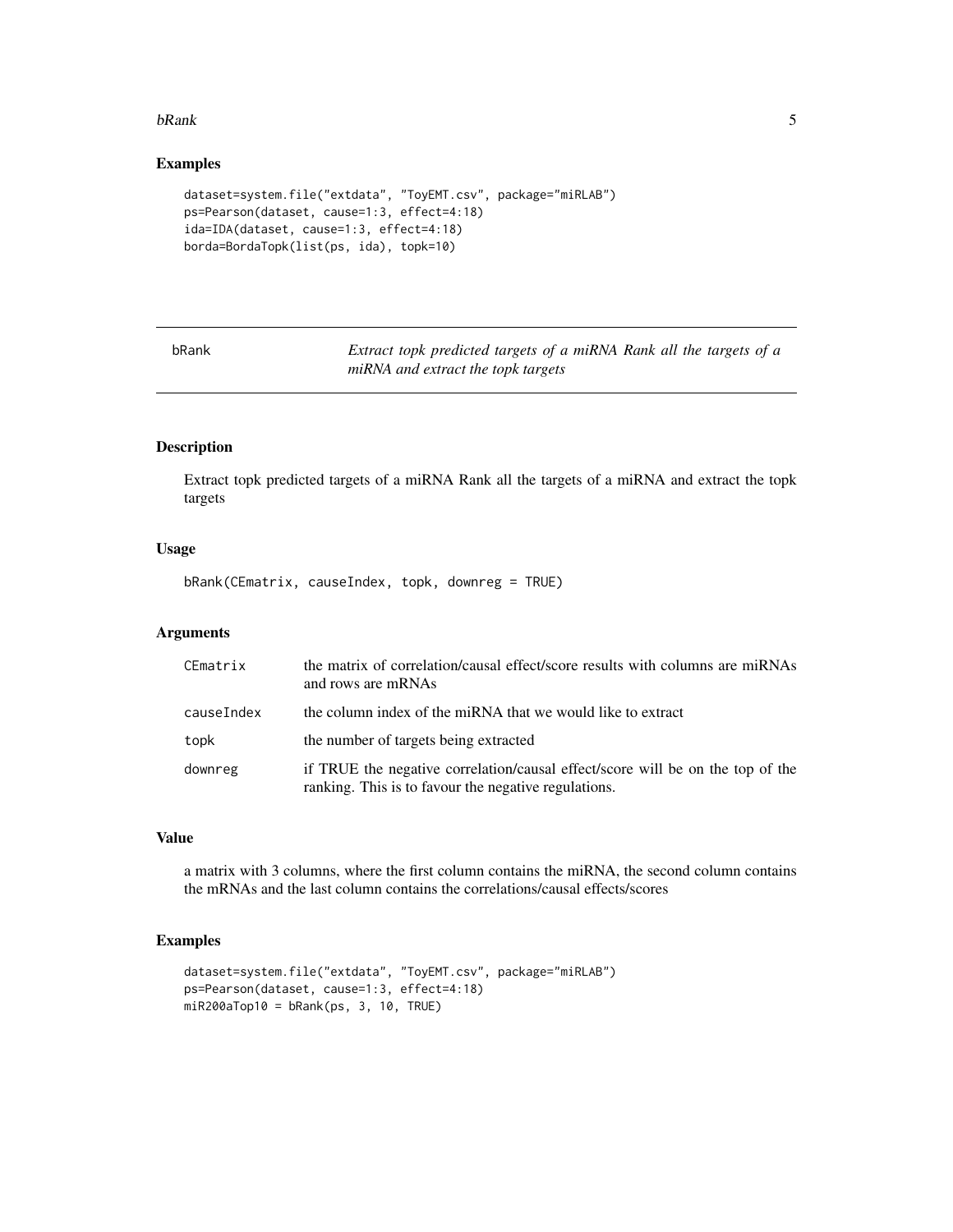<span id="page-5-0"></span>

This function convert the miRNAs in the input file from the "source" miRBase version to the "Target" version. If users do not know the miRBase version of the input file, please set the source version to 0. The function will match the miRNAs in the input file to all miRBase versions to find the most likely miRBase version. Currently, we have versions 16-21.

#### Usage

```
convert(miRNAListFile, sourceV, targetV)
```
# Arguments

|         | miRNAListFile the input file containing a list of miRNA symbols in csv format                 |  |
|---------|-----------------------------------------------------------------------------------------------|--|
| sourceV | the miRBase version of the input miRNAs, e.g. 16. If users do not know the<br>version, use 0. |  |
| targetV | the miRBase version that we want to convert into, e.g. 21.                                    |  |

#### Value

A csv file in the working directory containing the converted miRNA symbols.

# Examples

```
miRs=system.file("extdata", "ToymiRs.csv", package="miRLAB")
convert(miRs, 17, 21)
```
Dcov *miRNA target prediction with the Distance correlation method*

# Description

Calculate the Distance correlation of each pair of miRNA-mRNA,and return a matrix of correlation coefficients with columns are miRNAs and rows are mRNAs.

#### Usage

```
Dcov(datacsv, cause, effect, targetbinding = NA)
```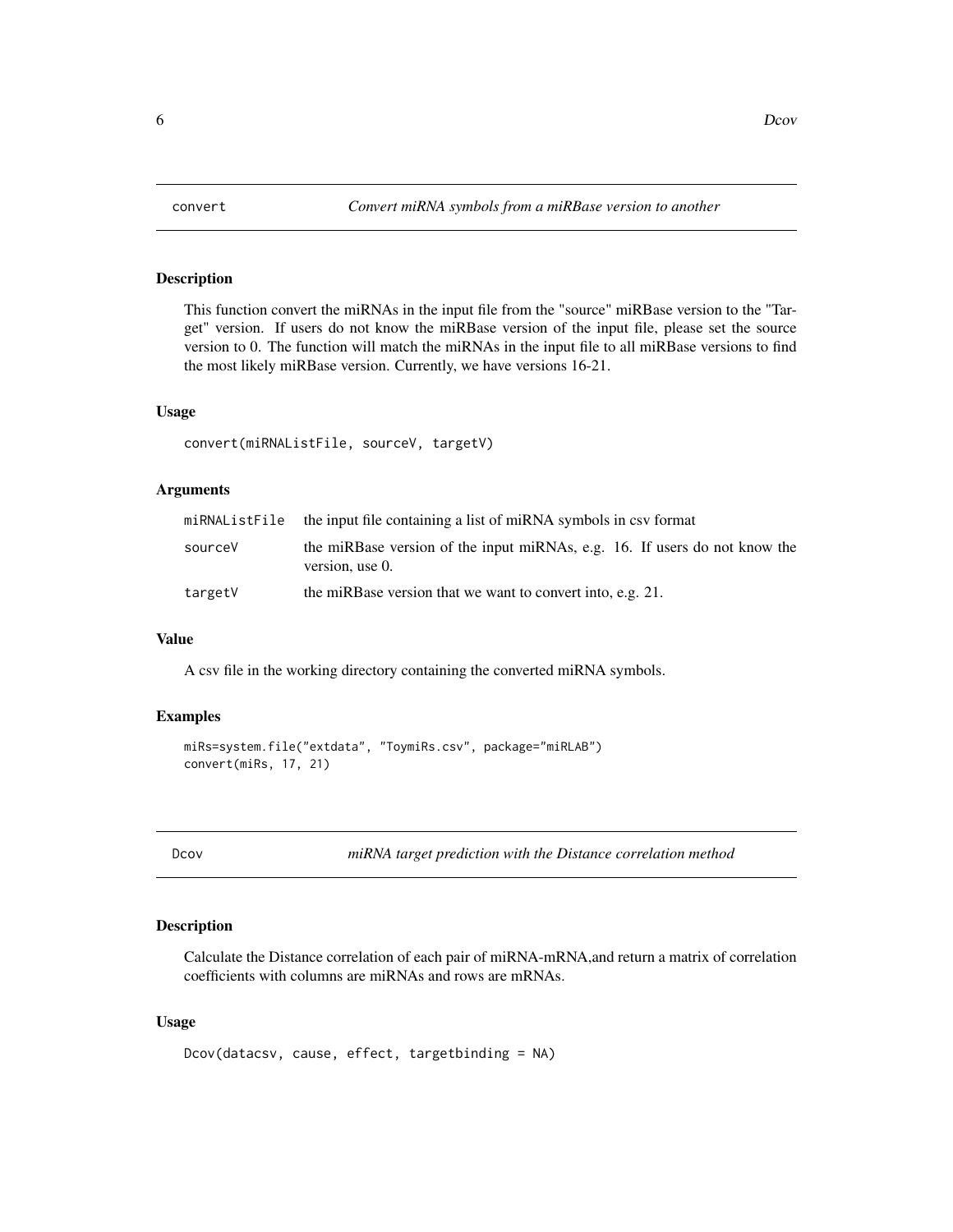# <span id="page-6-0"></span>DiffExpAnalysis 7

#### Arguments

| datacsv       | the input dataset in csy format                                                                                                                                                                                                                                           |
|---------------|---------------------------------------------------------------------------------------------------------------------------------------------------------------------------------------------------------------------------------------------------------------------------|
| cause         | the column range that specifies the causes (miRNAs), e.g. 1:35                                                                                                                                                                                                            |
| effect        | the column range that specifies the effects (mRNAs), e.g. 36:2000                                                                                                                                                                                                         |
| targetbinding | the putative target, e.g. "TargetScan.csv". If target binding is not specified, only<br>expression data is used. If target binding is specified, the prediction results using<br>expression data with be intersected with the interactions in the target binding<br>file. |

# Value

A matrix that includes the Distance correlation values. Columns are miRNAs, rows are mRNAs.

# References

Szekely, G., Rizzo, M. and Bakirov, N. (2007) Measuring and testing independence by correlation of distances. Ann. Stat., 35, 2769 - 94.

# Examples

```
dataset=system.file("extdata", "ToyEMT.csv", package="miRLAB")
results=Dcov(dataset, 1:3, 4:18)
```
DiffExpAnalysis *Differentially expressed analysis*

# Description

Find the top miRNAs and mRNAs that are differently expression between different conditions, e.g. cancer vs normal

#### Usage

```
DiffExpAnalysis(miR1, miR2, mR1, mR2, topkmiR, topkmR, p.miR, p.mR)
```
# Arguments

| minR1      | the miRNA dataset for condition 1, e.g. cancer                                     |
|------------|------------------------------------------------------------------------------------|
| $m$ i $R2$ | the miRNA dataset for condition 1, e.g. normal                                     |
| mR1        | the mRNA dataset for condition 1, e.g. cancer                                      |
| mR2        | the mRNA dataset for condition 2, e.g. normal                                      |
| topkmiR    | the maximum number of miRNAs that we would like to extract, e.g. top 50<br>miRNAs. |
| topkmR     | the maximum number of mRNAs that we would like to extract, e.g. top 2000<br>mRNAs. |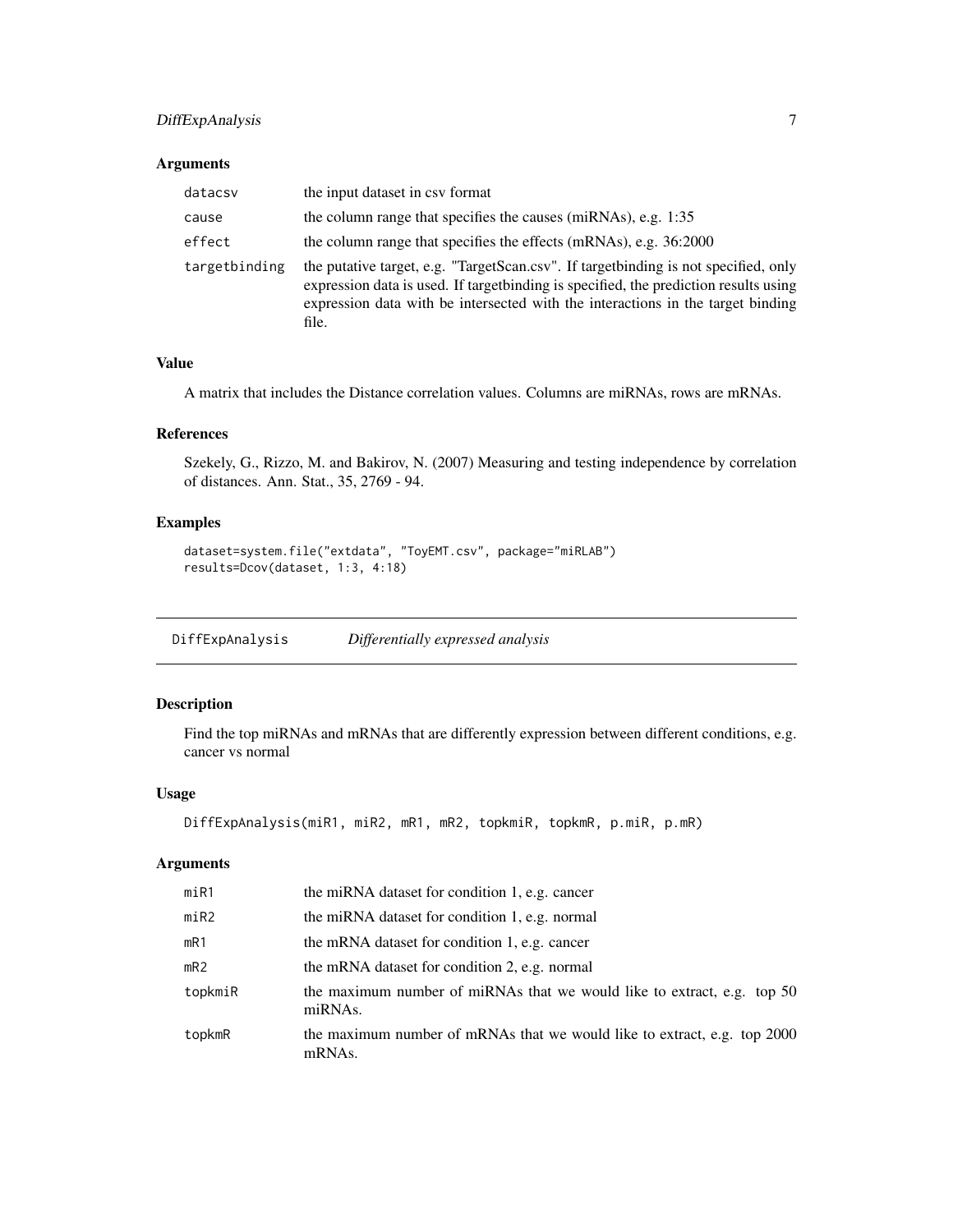<span id="page-7-0"></span>8 Blastic Secret 2012 12:30 Secret 2013 12:30 Secret 2013 12:30 Secret 2013 12:30 Secret 2013 12:30 Secret 2013 12:30 Secret 2013 12:30 Secret 2013 12:30 Secret 2013 12:30 Secret 2013 12:30 Secret 2013 12:30 Secret 2013 12

| p.miR | cutoff value for adjusted p-values when conducting differentially expressed anal-<br>ysis for miRNAs. |
|-------|-------------------------------------------------------------------------------------------------------|
| p.mR  | cutoff value for adjusted p-values when conducting differentially expressed anal-<br>ysis for mRNAs.  |

# Value

the dataset that includes differentially expressed miRNAs and mRNAs. columns are miRNAs and mRNAs and rows are samples

#### References

Smyth, G.K. (2005). Limma: linear models for microarray data. In Bioinformatics and computational biology solutions using R and Bioconductor (pp. 397-420). Springer New York.

| Elastic | miRNA target prediction with the Elastic-net regression coefficient |  |
|---------|---------------------------------------------------------------------|--|
|         | method                                                              |  |

# Description

Calculate the Elastic-net regression coefficient of each pair of miRNA-mRNA,and return a matrix of correlation coefficients with columns are miRNAs and rows are mRNAs.

#### Usage

```
Elastic(datacsv, cause, effect, targetbinding = NA)
```
# Arguments

| datacsv       | the input dataset in csy format                                                                                                                                                                                                                                          |
|---------------|--------------------------------------------------------------------------------------------------------------------------------------------------------------------------------------------------------------------------------------------------------------------------|
| cause         | the column range that specifies the causes (miRNAs), e.g. 1:35                                                                                                                                                                                                           |
| effect        | the column range that specifies the effects (mRNAs), e.g. 36:2000                                                                                                                                                                                                        |
| targetbinding | the putative target, e.g. "TargetScan.csv". If target binding is not specified, only<br>expression data is used. If targetbinding is specified, the prediction results using<br>expression data with be intersected with the interactions in the target binding<br>file. |

# Value

A matrix that includes the Elastic-net regression coefficients. Columns are miRNAs, rows are mRNAs.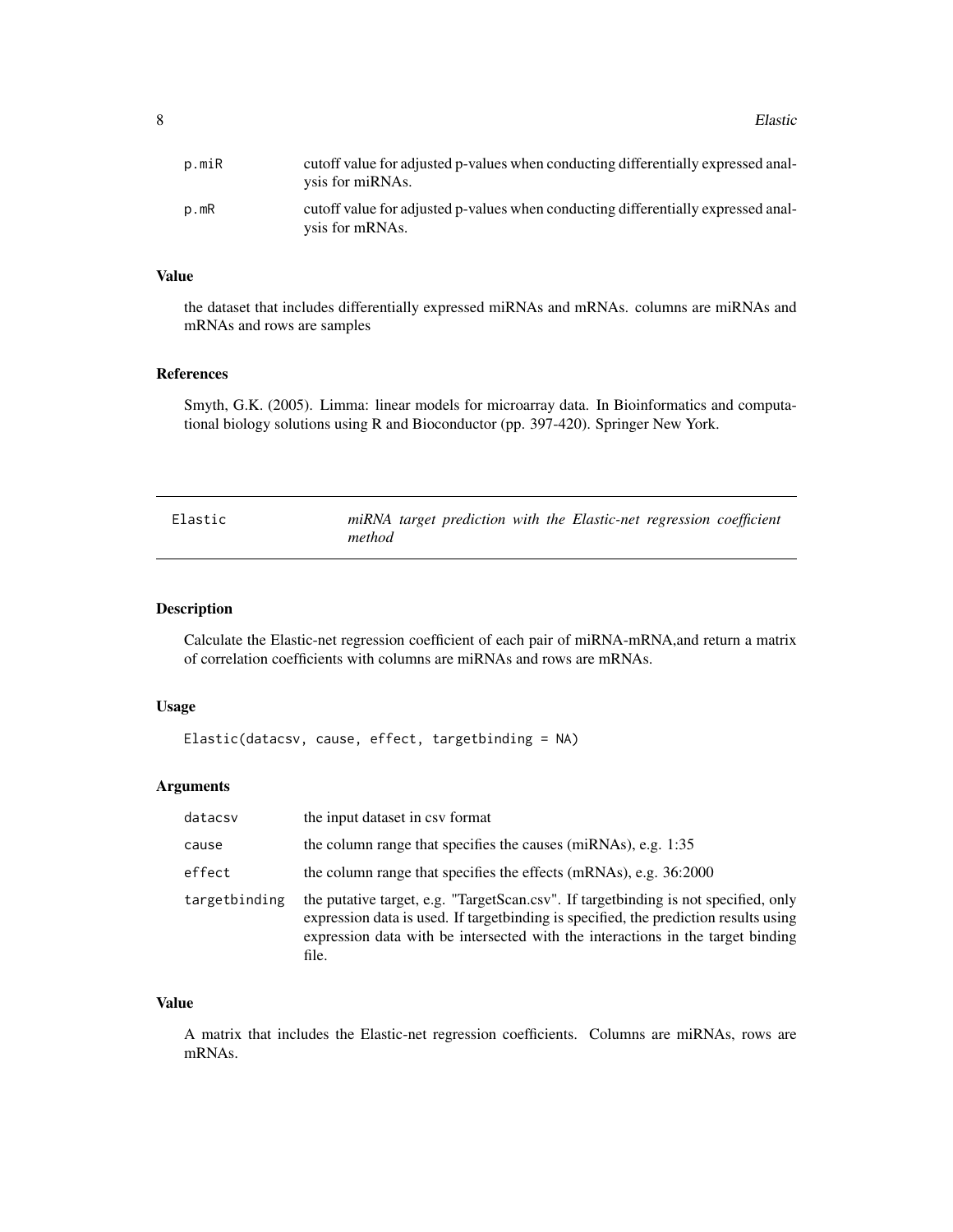# <span id="page-8-0"></span>experiment 9

### References

1. Le, T.D., Zhang, J., Liu, L., and Li, J. (2015) Ensemble Methods for miRNA Target Prediction from Expression Data, under review.

2. Zou, H., & Hastie, T. (2005). Regularization and variable selection via the elastic net. J. R. Stat. Soc. Series B Stat. Methodol., 67, 301-320.

# Examples

```
dataset=system.file("extdata", "ToyEMT.csv", package="miRLAB")
results=Elastic(dataset, 1:3, 4:18)
```
experiment *Function for validate the results from all 12 methods.*

#### Description

Function for validate the results from all 12 methods.

#### Usage

experiment(allmethods, topk, Expgroundtruth, LFC, downreg)

# Arguments

| allmethods | A list of results (matrix with columns are miRNA and rows are mRNAs).          |
|------------|--------------------------------------------------------------------------------|
| topk       | Top k targets of each miRNA that will be extracted for validation              |
|            | Expground truth The ground truth in .csv file for validation                   |
| LFC        | log fold-change for validating the results using transfection experiments      |
| downreg    | If set to TRUE the negative effects will have higher ranks than the positives. |

#### Value

The validation results for all 12 methods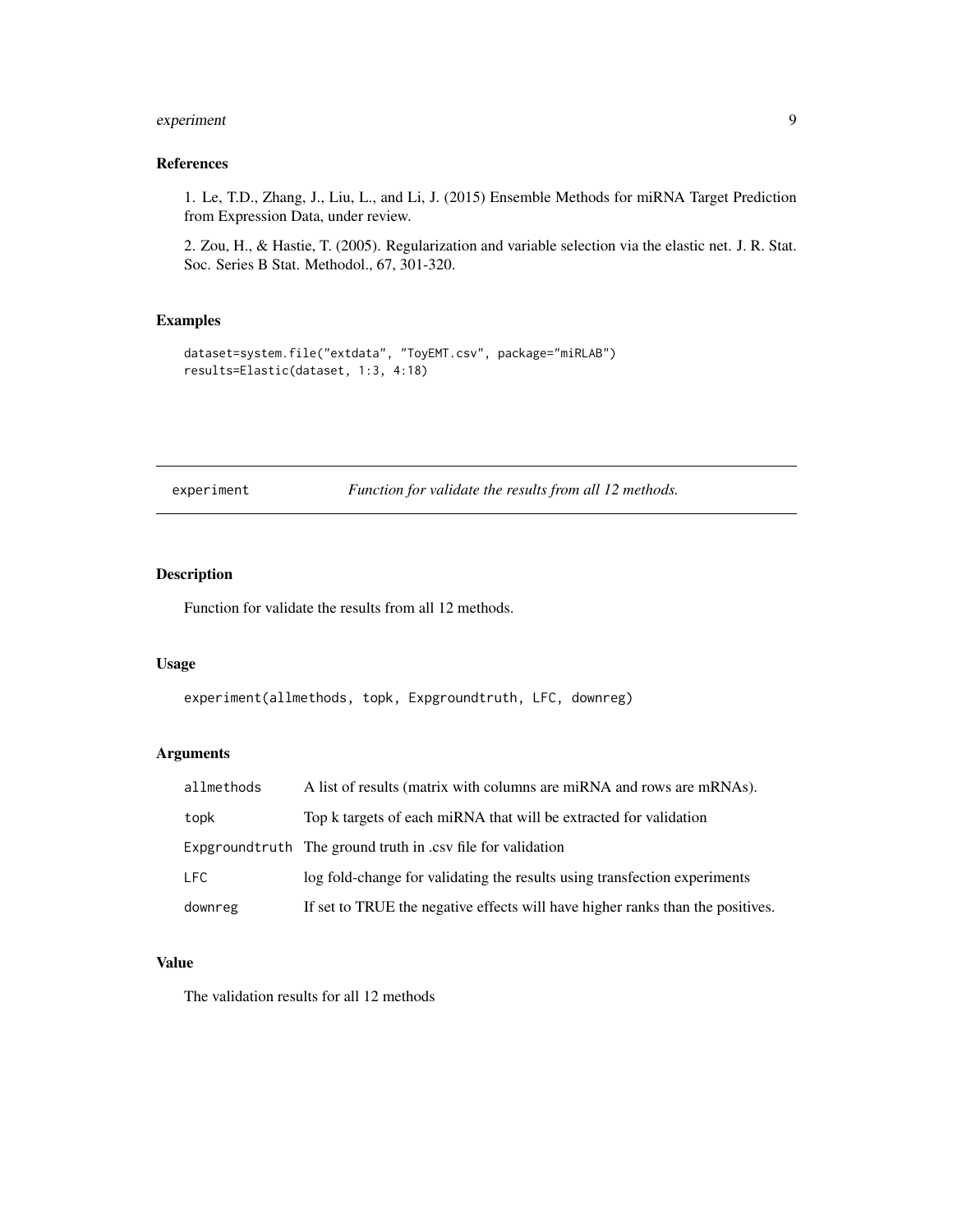<span id="page-9-0"></span>

Rank the miRNA-mRNA interactions based on absolute values of the correlations/scores/causal effects, and return the topk interactions.

#### Usage

Extopk(cormat, topk)

# Arguments

| cormat | the correlation matrix that need to be extracted with columns are miRNAs and |
|--------|------------------------------------------------------------------------------|
|        | rows are mRNAs                                                               |
| topk   | the number of interactions that need to be extracted.                        |

# Value

topk interactions

#### Examples

```
dataset=system.file("extdata", "ToyEMT.csv", package="miRLAB")
EMTresults=Pearson(dataset, 1:3, 4:18)
top10=Extopk(EMTresults, 10)
```

| filterAndCompare | Filter and compare the validation results from 12 methods Keep the |
|------------------|--------------------------------------------------------------------|
|                  | miRNAs that have at least noVal confirmed targets and compare the  |
|                  | validation results from all methods.                               |

# Description

Filter and compare the validation results from 12 methods Keep the miRNAs that have at least noVal confirmed targets and compare the validation results from all methods.

#### Usage

```
filterAndCompare(allresults, noVal)
```
#### Arguments

| allresults | the results from all methods generated from experiment function. This is a list.  |
|------------|-----------------------------------------------------------------------------------|
| noVal      | Number of confirmed targets in each method (threshold) to filter. Records (miRNA) |
|            | with less than this will be removed                                               |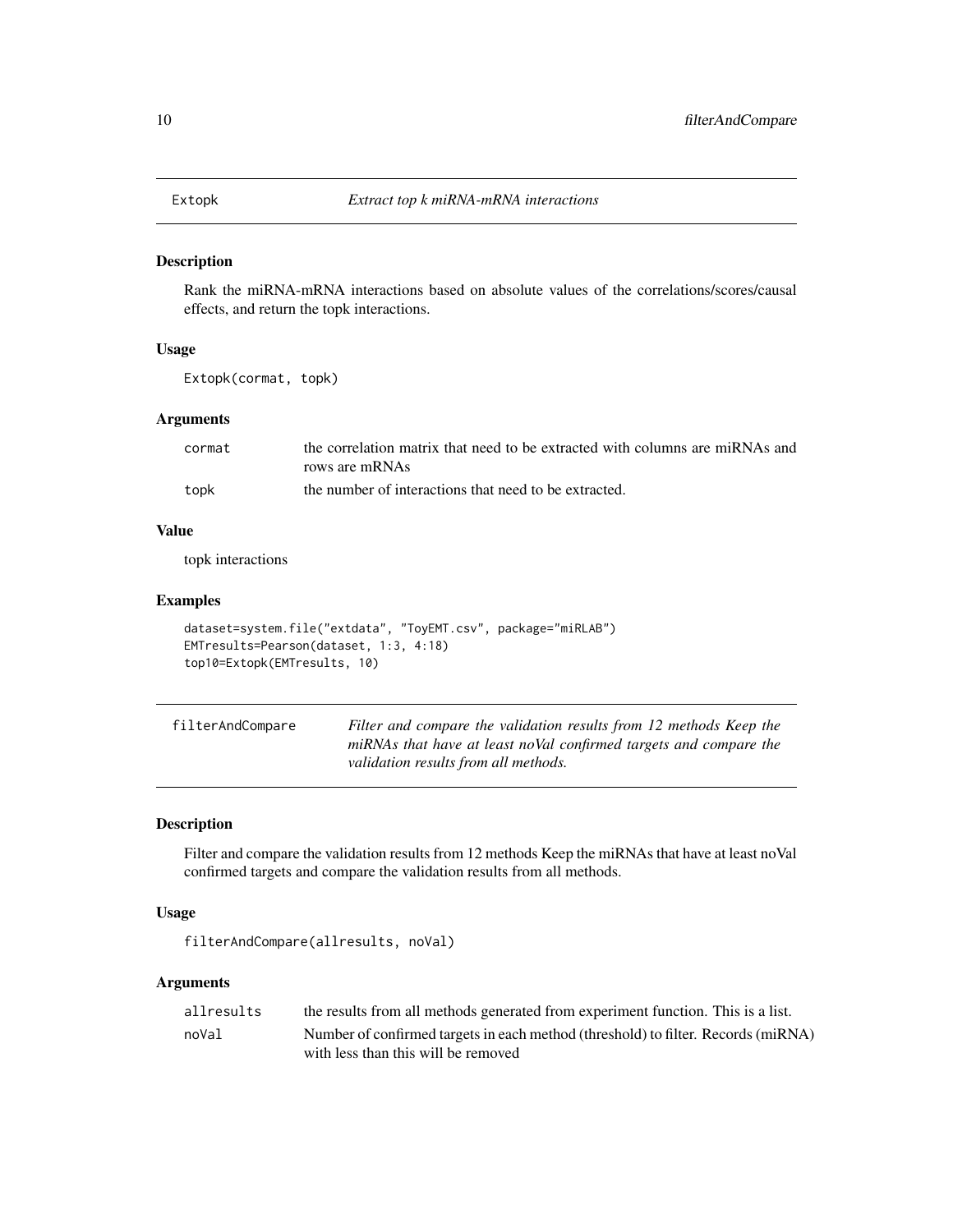#### <span id="page-10-0"></span>getData and the set of the set of the set of the set of the set of the set of the set of the set of the set of the set of the set of the set of the set of the set of the set of the set of the set of the set of the set of t

# Value

the validation results of all methods

# Examples

```
print("result=filterAndCompare(allresults, 2)")
```
getData *getData from GDC*

# Description

getData from GDC

# Usage

getData(cancerName)

# Arguments

cancerName The name of cancer in string format

# Value

dataset in matrix format

GOBPenrichment *Functional enrichment analysis*

# Description

GO BP enrichment analysis for a gene list

#### Usage

```
GOBPenrichment(Genes, Cutoff)
```
# Arguments

| Genes  | a list of gene symbols           |
|--------|----------------------------------|
| Cutoff | the significant level, e.g. 0.05 |

# Value

a list of GO terms for the genes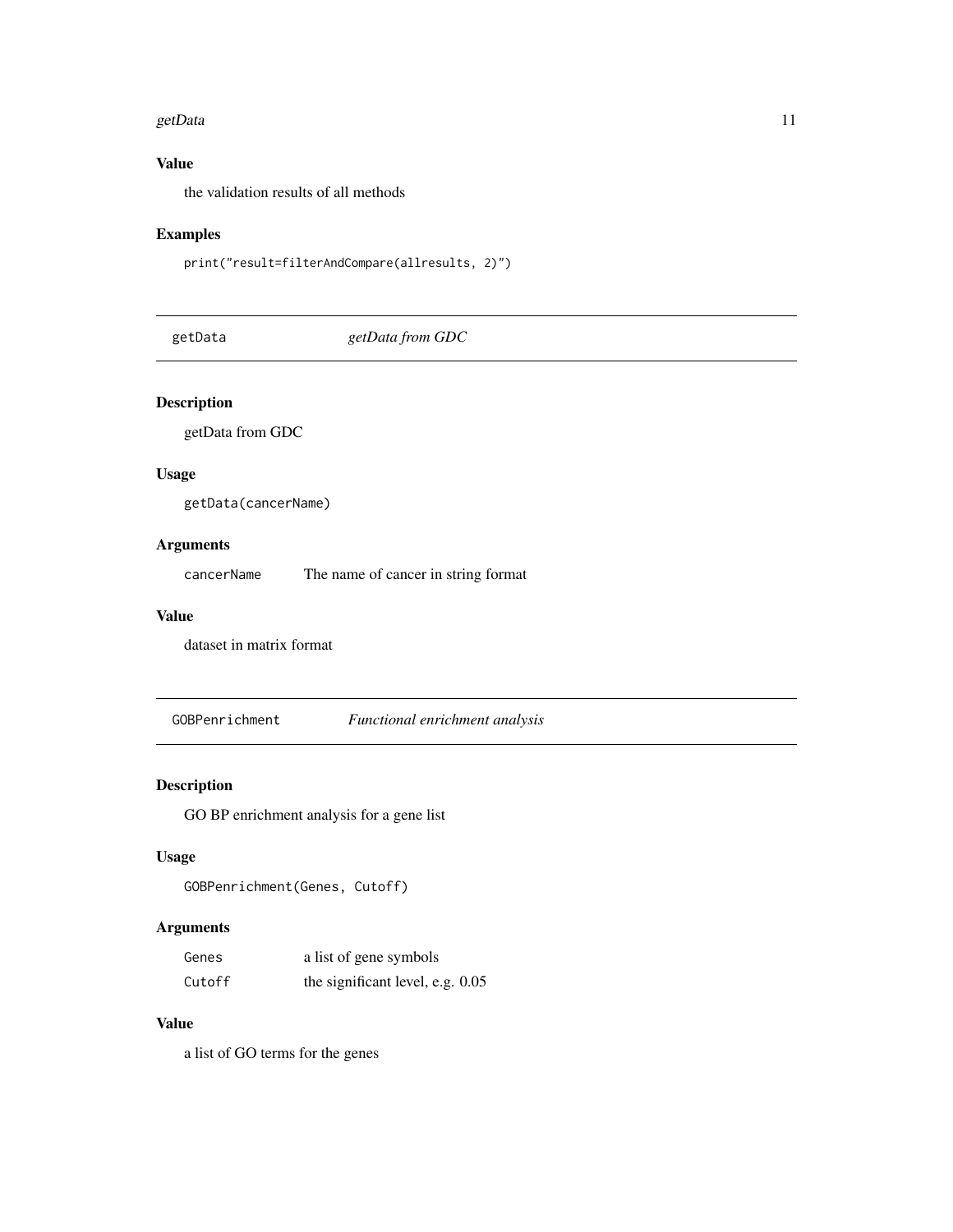#### <span id="page-11-0"></span>References

Ashburner, M., Ball, C.A., Blake, J.A., Botstein, D., Butler, H., Cherry, J.M., Davis, A.P., Dolinski, K., Dwight, S.S., Eppig, J.T., Harris, M.A., Hill, D.P., Issel-Tarver, L., Kasarskis, A., Lewis, S., Matese, J.C., Richardson, J.E., Ringwald, M., Rubin, G.M. and Sherlock, G. (2000) Gene Ontology: tool for the unification of biology. Nat. Genet., 25, 25-29.

#### Examples

print("result = GOBPenrichment(genelist, 0.05)")

| Hoeffding |        |  |  | miRNA target prediction with the Hoeffding correlation coefficient |  |
|-----------|--------|--|--|--------------------------------------------------------------------|--|
|           | method |  |  |                                                                    |  |

#### Description

Calculate the Hoeffding correlation coefficient of each pair of miRNA-mRNA,and return a matrix of correlation coefficients with columns are miRNAs and rows are mRNAs.

# Usage

Hoeffding(datacsv, cause, effect, targetbinding = NA)

#### Arguments

| datacsv       | the input dataset in csy format                                                                                                                                                                                                                                           |
|---------------|---------------------------------------------------------------------------------------------------------------------------------------------------------------------------------------------------------------------------------------------------------------------------|
| cause         | the column range that specifies the causes (miRNAs), e.g. 1:35                                                                                                                                                                                                            |
| effect        | the column range that specifies the effects (mRNAs), e.g. 36:2000                                                                                                                                                                                                         |
| targetbinding | the putative target, e.g. "TargetScan.csv". If target binding is not specified, only<br>expression data is used. If target binding is specified, the prediction results using<br>expression data with be intersected with the interactions in the target binding<br>file. |

#### Value

A matrix that includes the Hoeffding correlation coefficients. Columns are miRNAs, rows are mRNAs.

#### References

Hoeffding, W. (1948) A non-parametric test of independence. Ann. Math. Stat., 19, 546 - 57.

```
dataset=system.file("extdata", "ToyEMT.csv", package="miRLAB")
results=Hoeffding(dataset, 1:3, 4:18)
```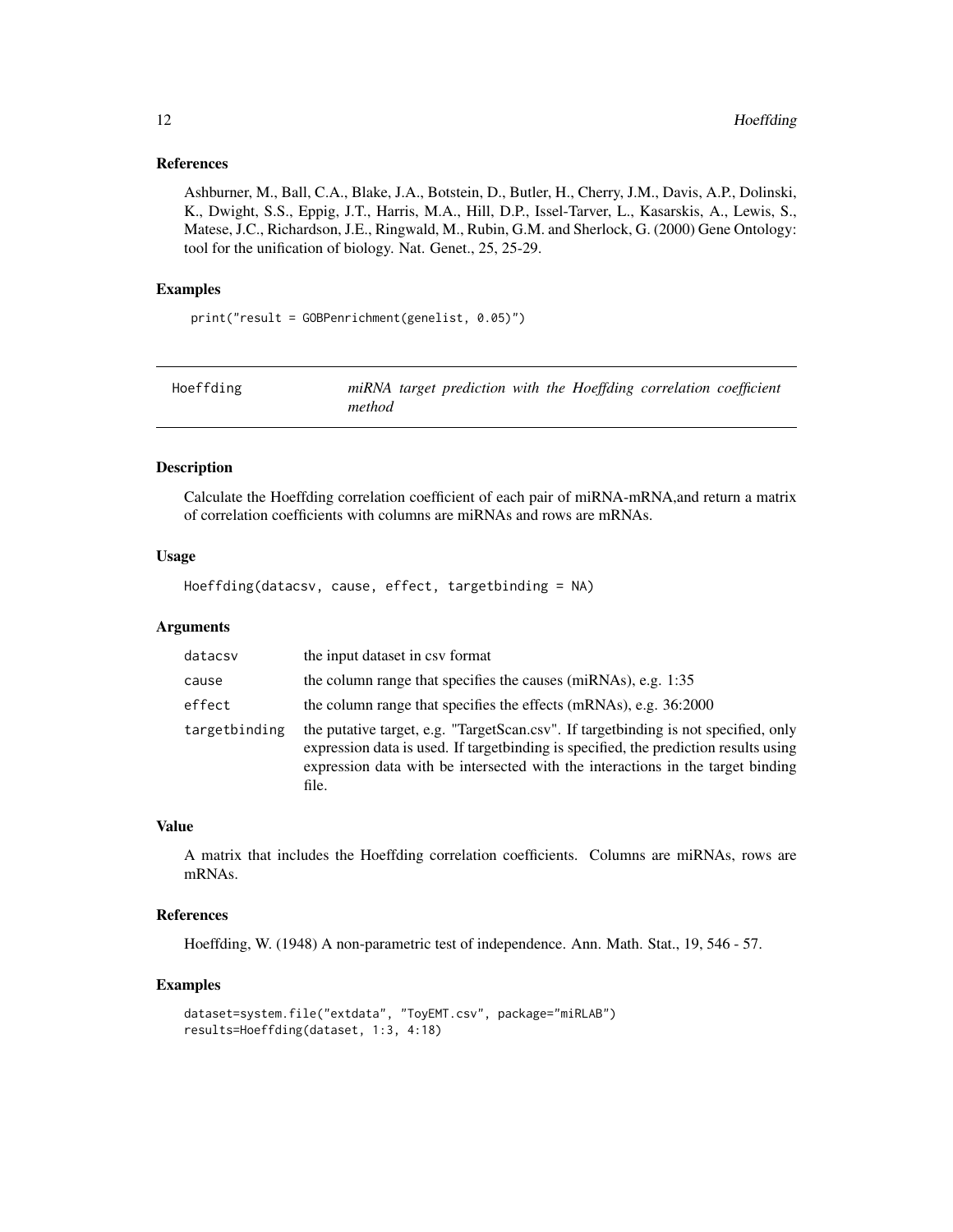<span id="page-12-0"></span>

This function identifies miRNA targets by ICP and PAM50.

#### Usage

ICPPam50(d, nmiR, nmR, fiftymRNAsData)

# Arguments

| d    | A matrix of expression of miRNAs and mRNAs with columns being miRNA or<br>mRNA names and rows being samples        |
|------|--------------------------------------------------------------------------------------------------------------------|
| nmiR | Number of miRNAs                                                                                                   |
| nmR  | Number of mRNAs                                                                                                    |
|      | fiftymRNAsData A matrix of expression of 50 mRNAs in PAM50 with columns being mRNA<br>names and rows being samples |

# Value

The matrix of causal effects of miRNAs and mRNAs with columns being miRNAs and rows being mRNAs

# References

1. Parker, J. S., et al. (2009). "Supervised Risk Predictor of Breast Cancer Based on Intrinsic Subtypes." Journal of Clinical Oncology 27(8): 1160-1167.

IDA *miRNA target prediction with the IDA method*

# Description

Calculate the causal effect of each pair of miRNA-mRNA,and return a matrix of causal effects with columns are miRNAs and rows are mRNAs.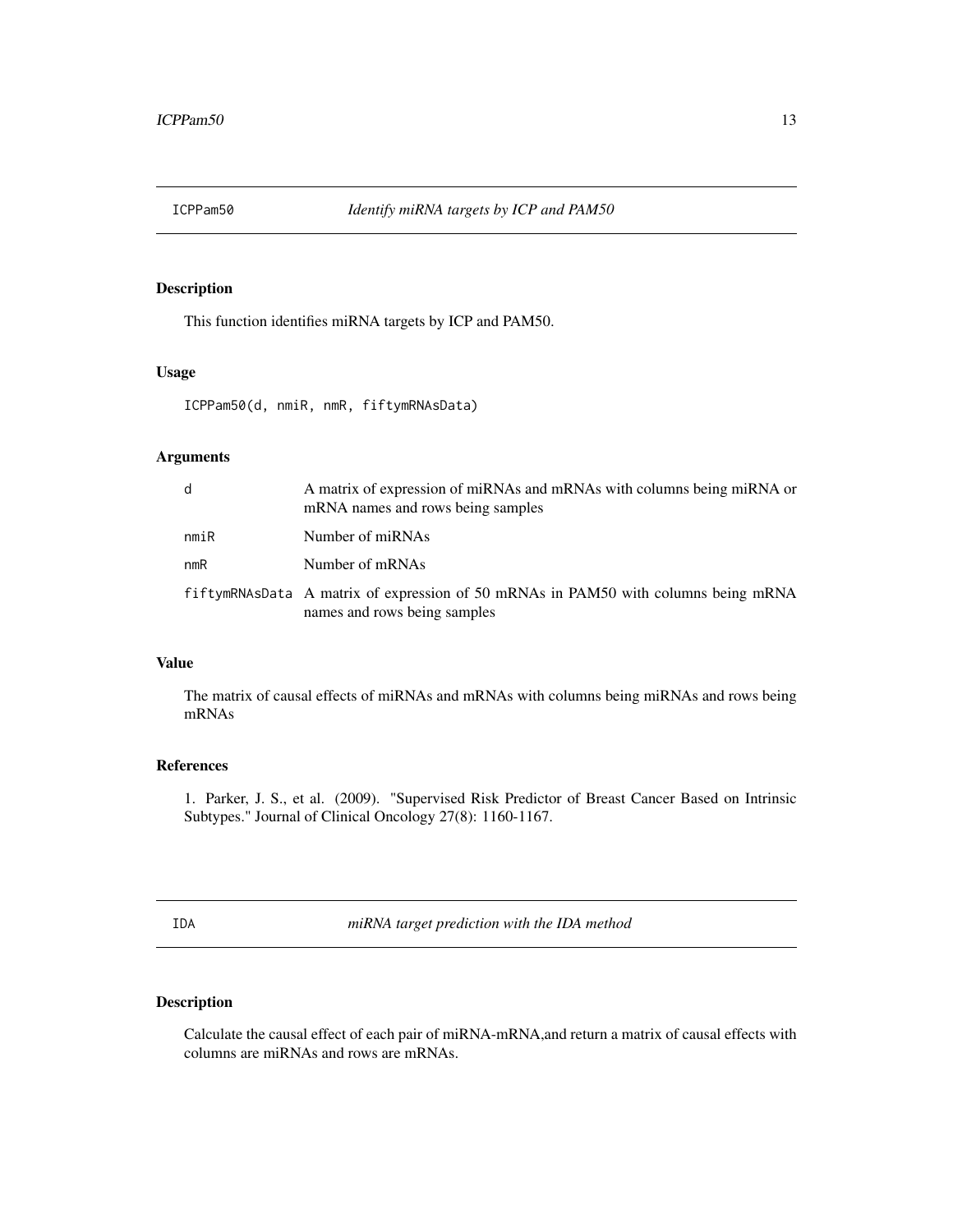#### Usage

```
IDA(
  datacsv,
  cause,
  effect,
  pcmethod = "original",
  alpha = 0.05,
  targetbinding = NA
)
```
# Arguments

| datacsv       | the input dataset in csy format                                                                                                                                                                                                                                           |
|---------------|---------------------------------------------------------------------------------------------------------------------------------------------------------------------------------------------------------------------------------------------------------------------------|
| cause         | the column range that specifies the causes (miRNAs), e.g. 1:35                                                                                                                                                                                                            |
| effect        | the column range that specifies the effects (mRNAs), e.g. 36:2000                                                                                                                                                                                                         |
| pcmethod      | choose different versons of the PC algorithm, including "original" (default) "sta-<br>ble", and "stable.fast"                                                                                                                                                             |
| alpha         | significance level for the conditional independence test, e.g. 0.05.                                                                                                                                                                                                      |
| targetbinding | the putative target, e.g. "TargetScan.csv". If target binding is not specified, only<br>expression data is used. If target binding is specified, the prediction results using<br>expression data with be intersected with the interactions in the target binding<br>file. |

#### Value

A matrix that includes the causal effects. Columns are miRNAs, rows are mRNAs.

#### References

1. Le, T.D., Liu, L., Tsykin, A., Goodall, G.J., Liu, B., Sun, B.Y. and Li, J. (2013) Inferring microRNA-mRNA causal regulatory relationships from expression data. Bioinformatics, 29, 765- 71.

2. Zhang, J., Le, T.D., Liu, L., Liu, B., He, J., Goodall, G.J. and Li, J. (2014) Identifying direct miRNA-mRNA causal regulatory relationships in heterogeneous data. J. Biomed. Inform., 52, 438-47.

3. Maathuis, H.M., Colombo, D., Kalisch, M. and Buhlmann, P. (2010) Predicting causal effects in large-scale systems from observational data. Nat. Methods, 7, 247-249.

4. Maathuis, H.M., Kalisch, M. and Buhlmann, P. (2009) Estimating high-dimensional intervention effects from observational data. Ann. Stat., 37, 3133-3164.

```
dataset=system.file("extdata", "ToyEMT.csv", package="miRLAB")
results=IDA(dataset, 1:3, 4:18)
```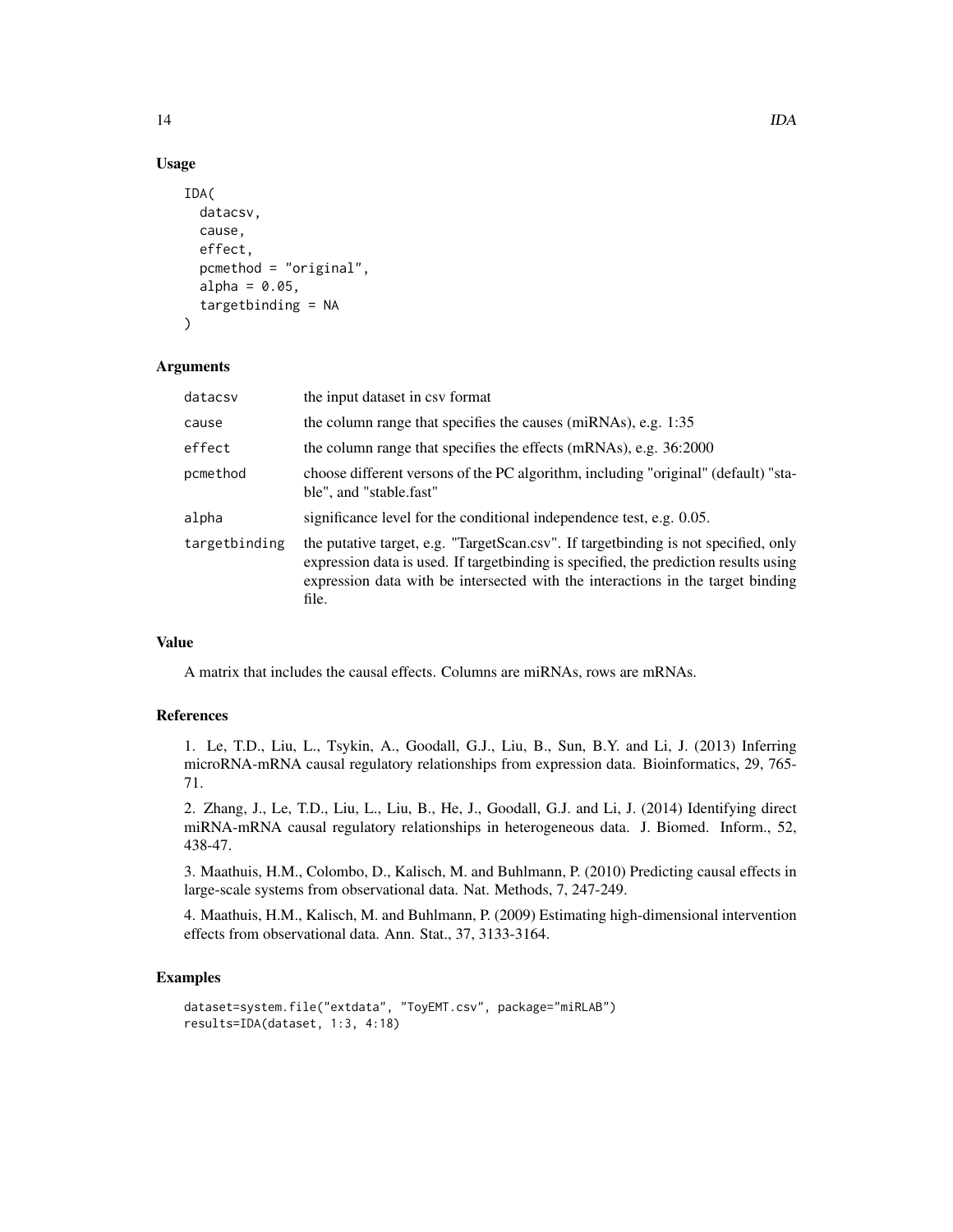<span id="page-14-0"></span>identifymiRTargetsByEnsemble

*Identify the top miRNA targets by an ensemble method with ICP-PAM50, Pearson and Lasso*

#### Description

This function identifies the top miRNA targets by an ensemble method with ICP-PAM50, Pearson and Lasso.

#### Usage

```
identifymiRTargetsByEnsemble(d, nmiR, nmR, fiftymRNAsData, top = 1, topk = 500)
```
#### Arguments

| d    | A matrix of expression of miRNAs and mRNAs with columns being miRNA or<br>mRNA names and rows being samples        |
|------|--------------------------------------------------------------------------------------------------------------------|
| nmin | Number of miRNAs                                                                                                   |
| nmR  | Number of mRNAs                                                                                                    |
|      | fiftymRNAsData A matrix of expression of 50 mRNAs in PAM50 with columns being mRNA<br>names and rows being samples |
| top  | 1 if getting the top of all miRNAs and 2 if getting the top of each miRNA                                          |
| topk | Number of the top to get                                                                                           |

#### Value

The top k miRNA targets

#### References

1. Parker, J. S., et al. (2009). "Supervised Risk Predictor of Breast Cancer Based on Intrinsic Subtypes." Journal of Clinical Oncology 27(8): 1160-1167.

identifymiRTargetsByICPPam50

*Identify the top miRNA targets by ICP and PAM50*

# Description

This function identifies the top miRNA targets by ICP and PAM50.

#### Usage

identifymiRTargetsByICPPam50(d, nmiR, nmR, fiftymRNAsData, top = 1, topk = 500)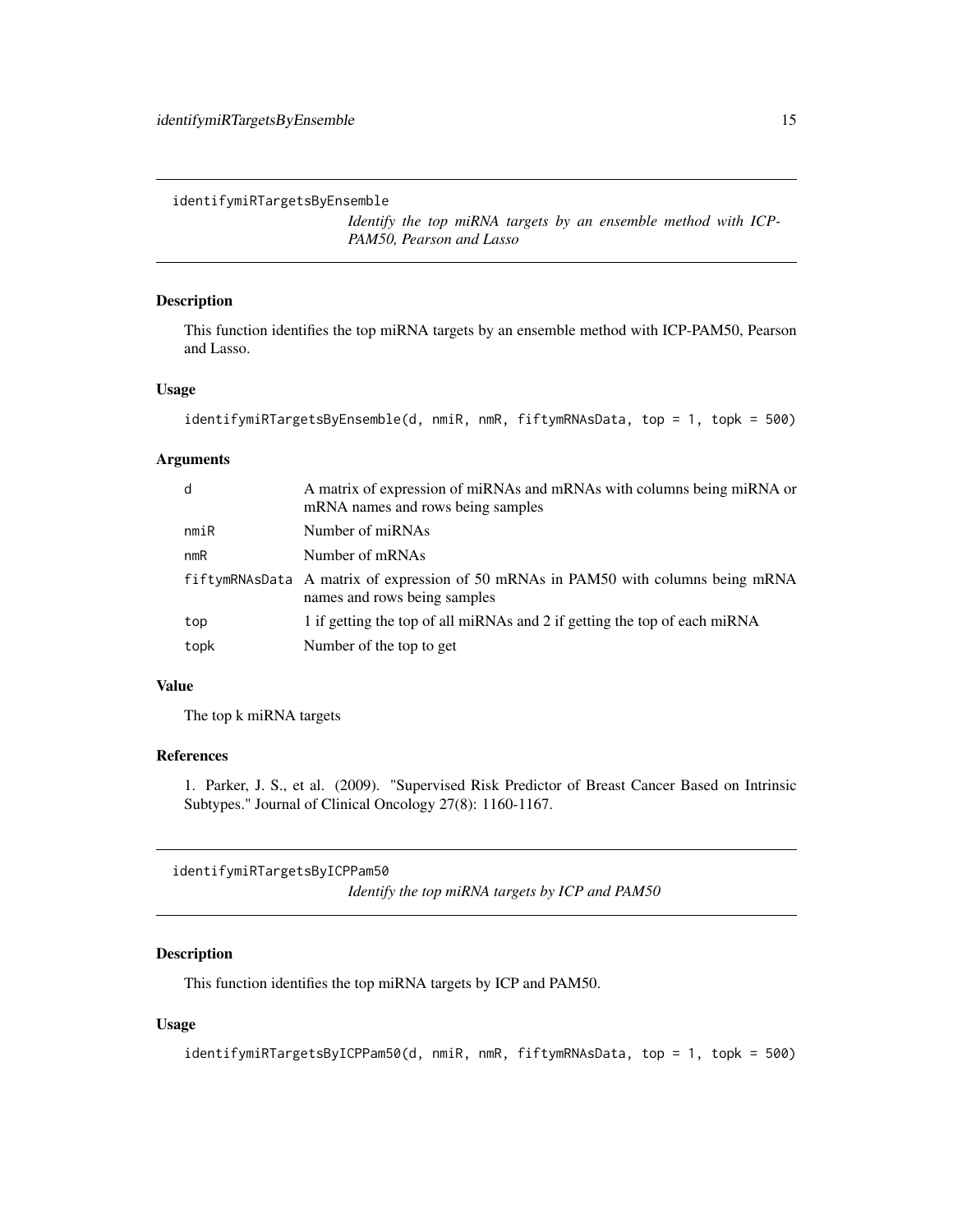#### <span id="page-15-0"></span>Arguments

| d    | A matrix of expression of miRNAs and mRNAs with columns being miRNA or<br>mRNA names and rows being samples        |
|------|--------------------------------------------------------------------------------------------------------------------|
| nmiR | Number of miRNAs                                                                                                   |
| nmR  | Number of mRNAs                                                                                                    |
|      | fiftymRNAsData A matrix of expression of 50 mRNAs in PAM50 with columns being mRNA<br>names and rows being samples |
| top  | 1 if getting the top of all miRNAs and 2 if getting the top of each miRNA                                          |
| topk | Number of the top to get                                                                                           |

#### Value

The top k miRNA targets

#### References

1. Parker, J. S., et al. (2009). "Supervised Risk Predictor of Breast Cancer Based on Intrinsic Subtypes." Journal of Clinical Oncology 27(8): 1160-1167.

ImputeNormData *Filter, impute, and normalise data.*

#### Description

Remove the genes (rows) that have more than r% of missing data; use the impute package to fill in missing data, and finally normalise the data.

#### Usage

```
ImputeNormData(dataset, r)
```
# Arguments

| dataset | The input dataset in csy format. e.g. "EMT.csy"                                      |
|---------|--------------------------------------------------------------------------------------|
|         | The rate threshold to filter the records (genes). Genes with more than $r\%$ missing |
|         | data will be removed.                                                                |

# Value

The processed dataset.

# References

1. Hastie T, Tibshirani R, Narasimhan B and Chu G. impute: Imputation for microarray data. R package version 1.42.0.

2. Smyth, G.K. (2005). Limma: linear models for microarray data. In Bioinformatics and computational biology solutions using R and Bioconductor (pp. 397-420). Springer New York.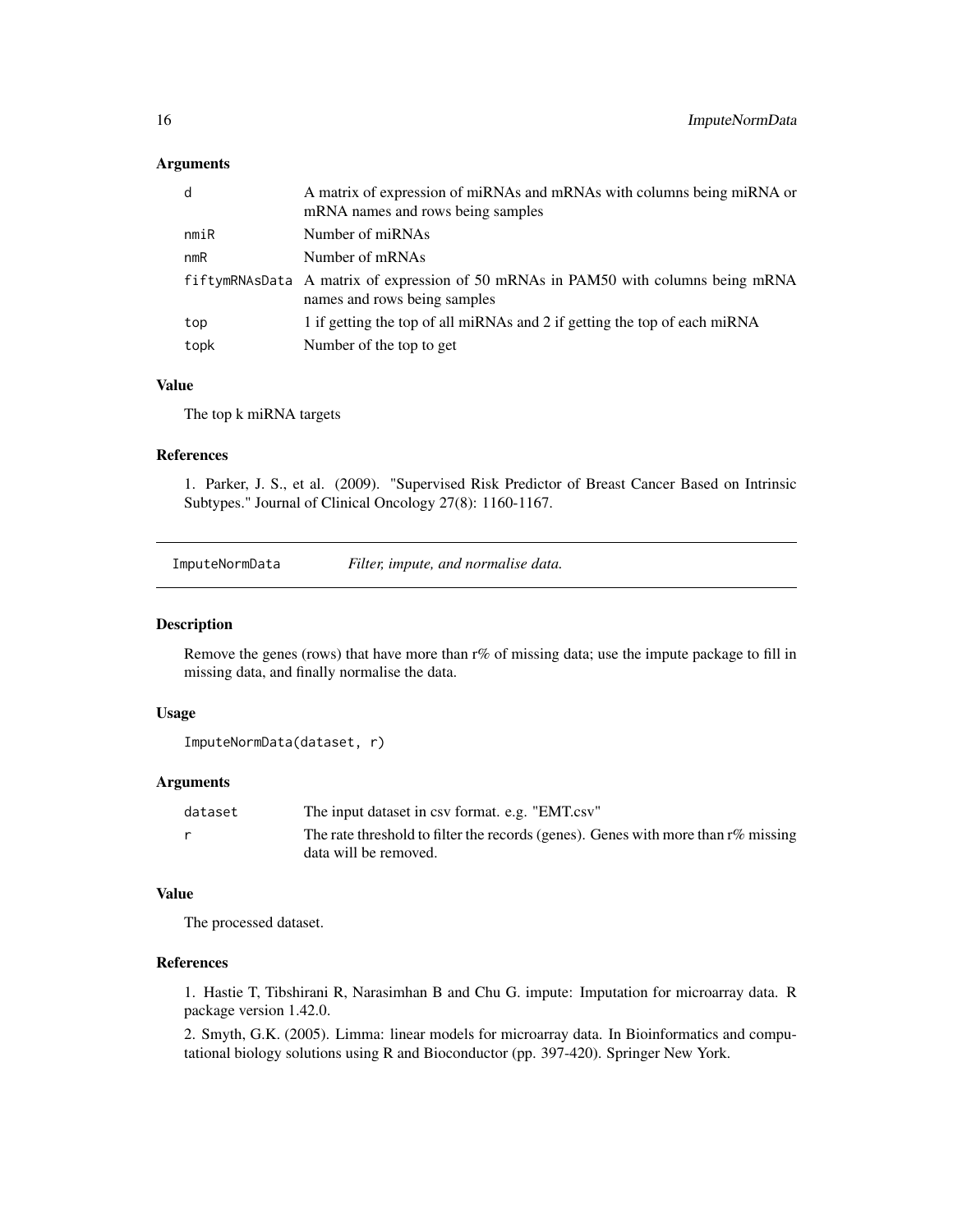# <span id="page-16-0"></span>KEGGenrichment 17

# Examples

```
dataset=system.file("extdata", "ToyEMT.csv", package="miRLAB")
impdata=ImputeNormData(dataset, 0.1)
```

| KEGGenrichment | Functional enrichment analysis KEGG enrichment analysis for a gene |
|----------------|--------------------------------------------------------------------|
|                | list                                                               |

#### Description

Functional enrichment analysis KEGG enrichment analysis for a gene list

#### Usage

KEGGenrichment(Genes, Cutoff)

#### Arguments

| Genes  | a list of gene symbols           |
|--------|----------------------------------|
| Cutoff | the significant level, e.g. 0.05 |

#### Value

a list of pathways for the genes

#### References

Kanehisa, M. and Goto, S. (2000) KEGG: kyoto encyclopedia of genes and genomes. Nucleic Acids Res., 28, 27-30.

#### Examples

print("result = KEGGenrichment(genelist, 0.05)")

| Kendall |        |  |  | miRNA target prediction with the Kendall correlation coefficient |  |
|---------|--------|--|--|------------------------------------------------------------------|--|
|         | method |  |  |                                                                  |  |

#### Description

Calculate the Kendall correlation coefficient of each pair of miRNA-mRNA,and return a matrix of correlation coefficients with columns are miRNAs and rows are mRNAs.

#### Usage

```
Kendall(datacsv, cause, effect, targetbinding = NA)
```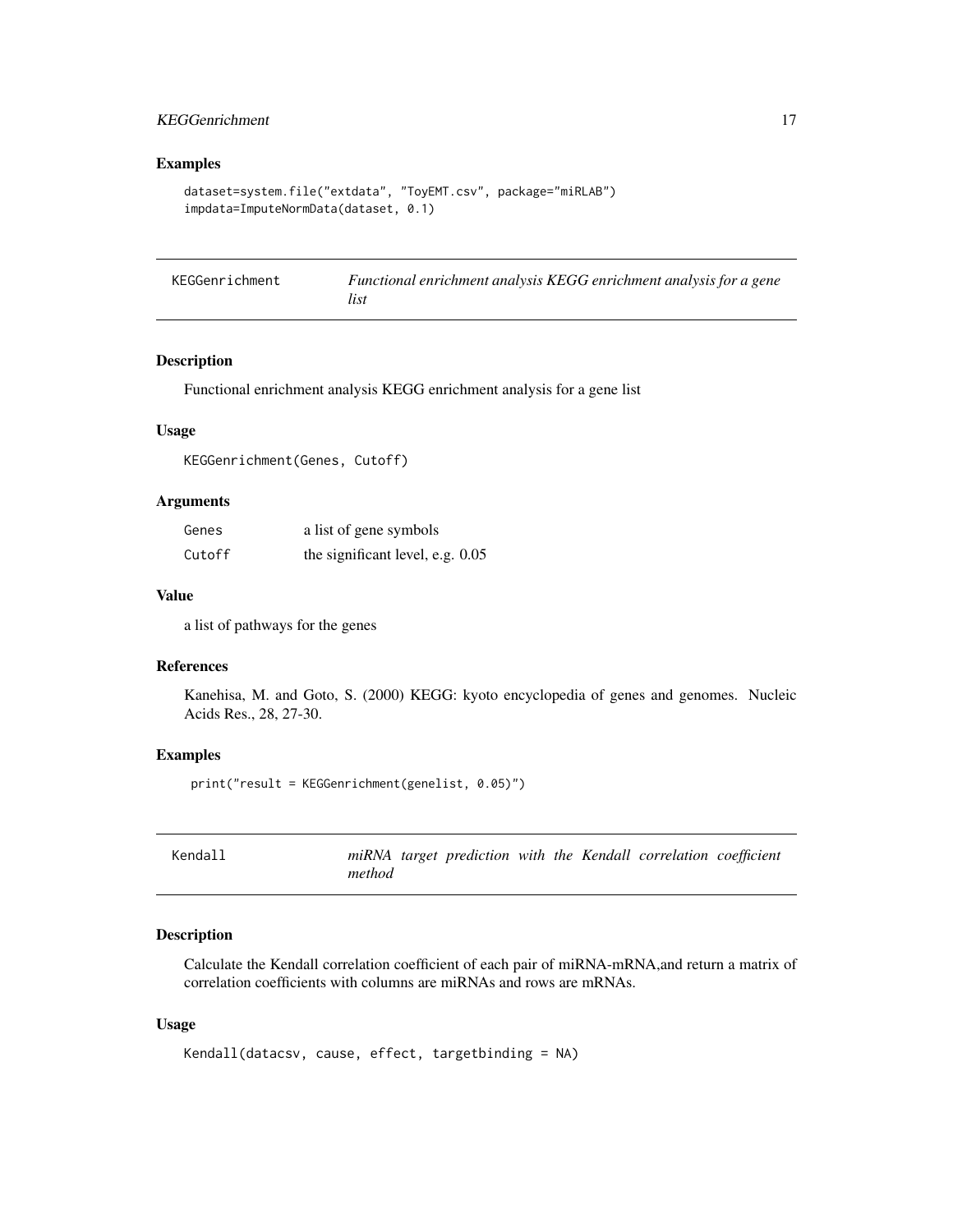#### <span id="page-17-0"></span>Arguments

| datacsv       | the input dataset in csy format                                                                                                                                                                                                                                          |
|---------------|--------------------------------------------------------------------------------------------------------------------------------------------------------------------------------------------------------------------------------------------------------------------------|
| cause         | the column range that specifies the causes (miRNAs), e.g. 1:35                                                                                                                                                                                                           |
| effect        | the column range that specifies the effects (mRNAs), e.g. 36:2000                                                                                                                                                                                                        |
| targetbinding | the putative target, e.g. "TargetScan.csv". If target binding is not specified, only<br>expression data is used. If targetbinding is specified, the prediction results using<br>expression data with be intersected with the interactions in the target binding<br>file. |

# Value

A matrix that includes the Kendall correlation coefficients. Columns are miRNAs, rows are mRNAs.

# References

Kendall, M. (1938) A new measure of rank correlation. Biometrika, 30, 81 - 9.

#### Examples

```
dataset=system.file("extdata", "ToyEMT.csv", package="miRLAB")
results=Kendall(dataset, 1:3, 4:18)
```
Lasso *miRNA target prediction with the Lasso method*

#### Description

Calculate the Lasso regression coefficient of each pair of miRNA-mRNA, and return a matrix of coefficients with columns are miRNAs and rows are mRNAs.

#### Usage

```
Lasso(datacsv, cause, effect, targetbinding = NA)
```
# Arguments

| datacsv       | the input dataset in csy format                                                                                                                                                                                                                                           |
|---------------|---------------------------------------------------------------------------------------------------------------------------------------------------------------------------------------------------------------------------------------------------------------------------|
| cause         | the column range that specifies the causes (miRNAs), e.g. 1:35                                                                                                                                                                                                            |
| effect        | the column range that specifies the effects (mRNAs), e.g. 36:2000                                                                                                                                                                                                         |
| targetbinding | the putative target, e.g. "TargetScan.csv". If target binding is not specified, only<br>expression data is used. If target binding is specified, the prediction results using<br>expression data with be intersected with the interactions in the target binding<br>file. |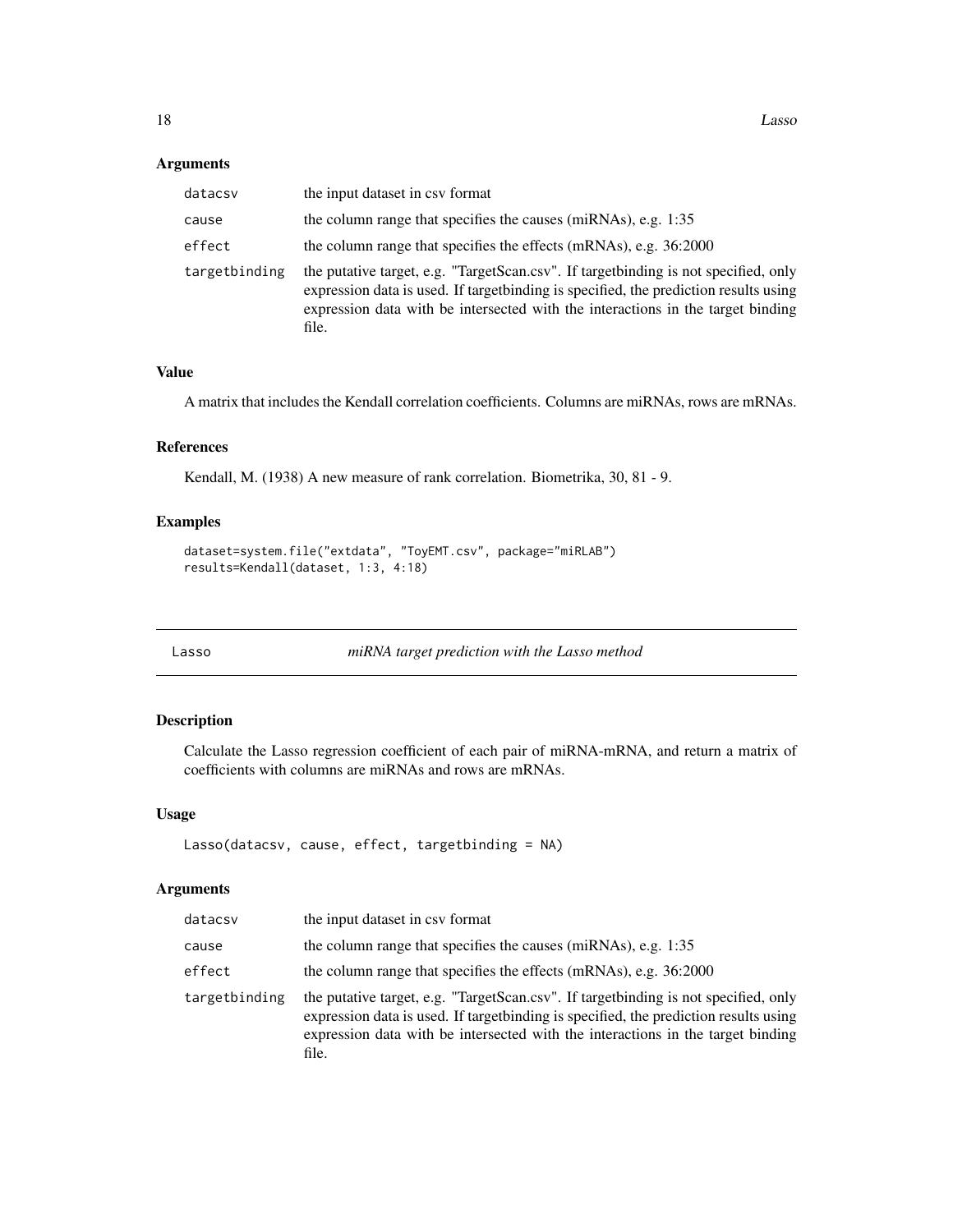# <span id="page-18-0"></span>Value

A matrix that includes the Lasso regression coefficients. Columns are miRNAs, rows are mRNAs.

#### References

1. Le, T.D., Zhang, J., Liu, L., and Li, J. (2015) Ensemble Methods for miRNA Target Prediction from Expression Data, submitted.

2. Tibshirani, R. (1996). Regression shrinkage and selection via the lasso. J. R. Stat. Soc. Series B Stat. Methodol., 267-288.

#### Examples

```
dataset=system.file("extdata", "ToyEMT.csv", package="miRLAB")
results=Lasso(dataset, 1:3, 4:18)
```
MI *miRNA target prediction with mutual information method*

# Description

Calculate the mutual information of each pair of miRNA-mRNA,and return a matrix of mutual information values with columns are miRNAs and rows are mRNAs.

#### Usage

```
MI(datacsv, cause, effect, targetbinding = NA)
```
## Arguments

| datacsv       | the input dataset in csy format                                                                                                                                                                                                                                           |
|---------------|---------------------------------------------------------------------------------------------------------------------------------------------------------------------------------------------------------------------------------------------------------------------------|
| cause         | the column range that specifies the causes (miRNAs), e.g. 1:35                                                                                                                                                                                                            |
| effect        | the column range that specifies the effects (mRNAs), e.g. 36:2000                                                                                                                                                                                                         |
| targetbinding | the putative target, e.g. "TargetScan.csv". If target binding is not specified, only<br>expression data is used. If target binding is specified, the prediction results using<br>expression data with be intersected with the interactions in the target binding<br>file. |

#### Value

A matrix that includes the mutual information values. Columns are miRNAs, rows are mRNAs.

#### References

Moon, Y.I., Balaji, R., and Lall, U. (1995) Estimation of mutual information using kernel density estimators. Phys. Rev. E, 52, 2318 - 21.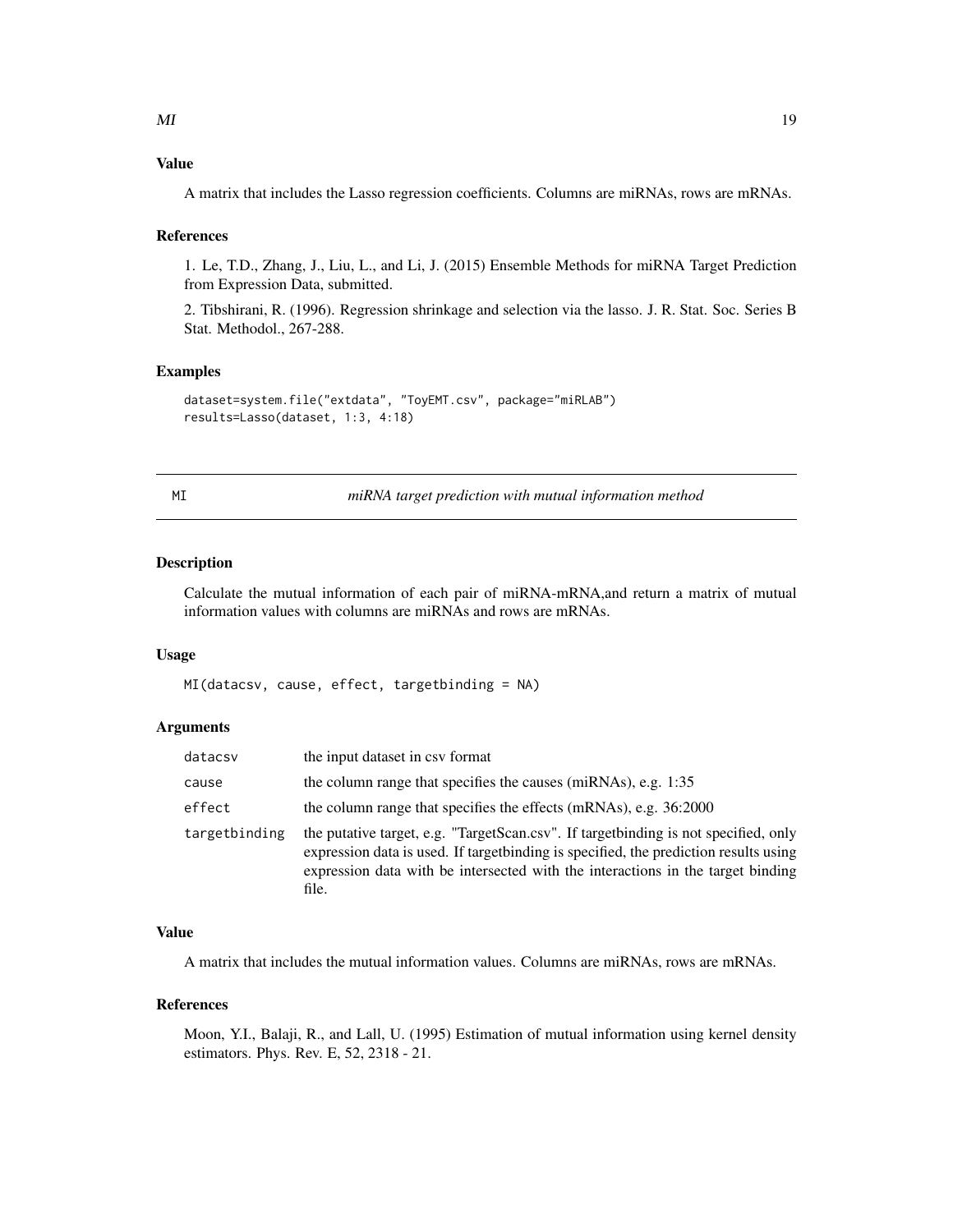### Examples

```
dataset=system.file("extdata", "ToyEMT.csv", package="miRLAB")
results=MI(dataset, 1:3, 4:18)
```

| Pearson |        |  |  | miRNA target prediction with the Pearson correlation coefficient |  |
|---------|--------|--|--|------------------------------------------------------------------|--|
|         | method |  |  |                                                                  |  |

# Description

Calculate the Pearson correlation coefficient of each pair of miRNA-mRNA,and return a matrix of correlation coefficients with columns are miRNAs and rows are mRNAs.

## Usage

Pearson(datacsv, cause, effect, targetbinding = NA)

# Arguments

| datacsv       | the input dataset in csy format                                                                                                                                                                                                                                           |
|---------------|---------------------------------------------------------------------------------------------------------------------------------------------------------------------------------------------------------------------------------------------------------------------------|
| cause         | the column range that specifies the causes (miRNAs), e.g. 1:35                                                                                                                                                                                                            |
| effect        | the column range that specifies the effects (mRNAs), e.g. 36:2000                                                                                                                                                                                                         |
| targetbinding | the putative target, e.g. "TargetScan.csv". If target binding is not specified, only<br>expression data is used. If target binding is specified, the prediction results using<br>expression data with be intersected with the interactions in the target binding<br>file. |

# Value

A matrix that includes the Pearson correlation coefficients. Columns are miRNAs, rows are mR-NAs.

#### References

Pearson, K. (1920) Notes on the history of correlation. Biometrika, 13, 25 - 45.

```
dataset=system.file("extdata", "ToyEMT.csv", package="miRLAB")
results=Pearson(dataset, 1:3, 4:18)
```
<span id="page-19-0"></span>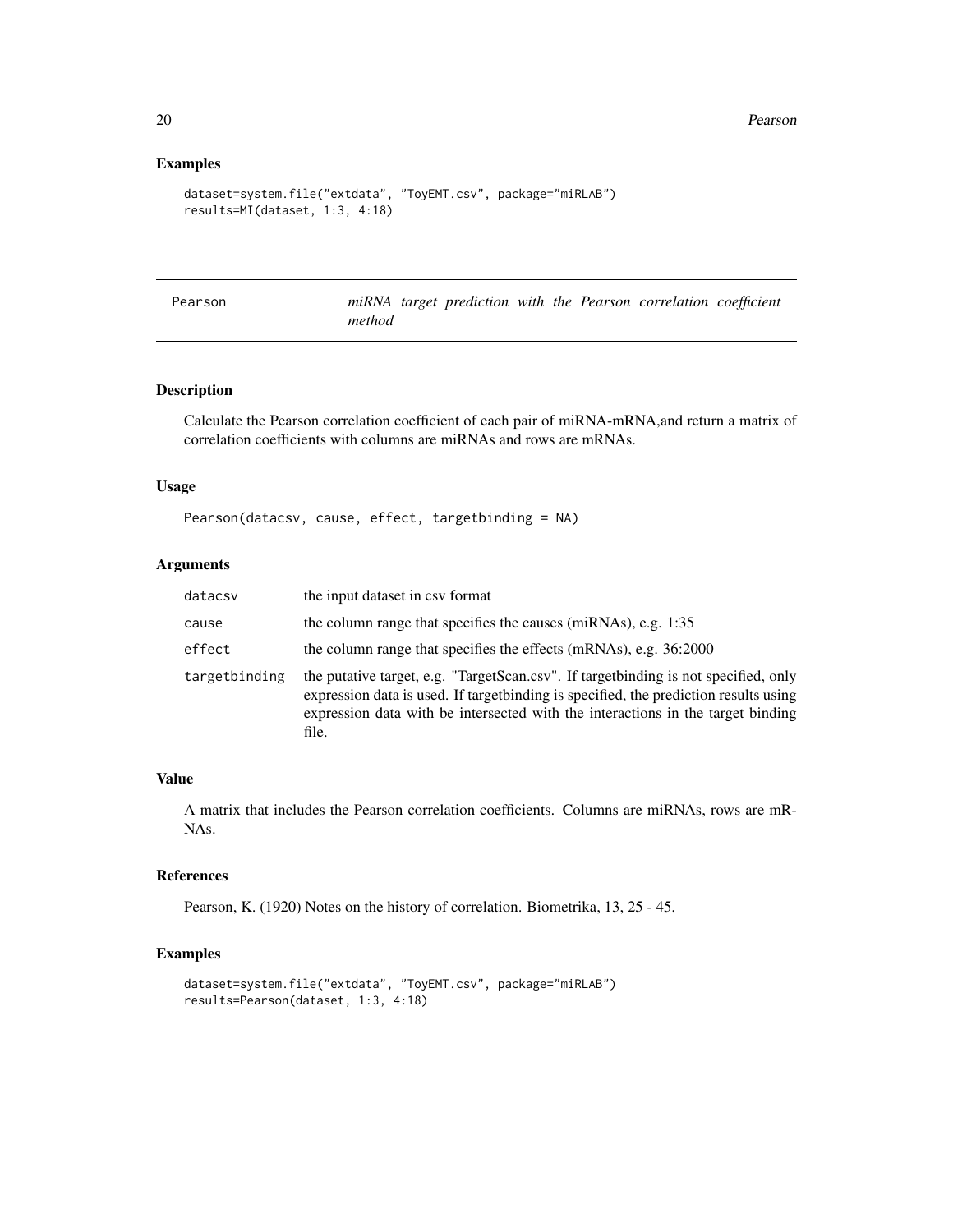<span id="page-20-0"></span>RDC *miRNA target prediction with the Randomized Dependence Coefficient method*

# Description

Calculate the Randomized Dependence coefficient of each pair of miRNA-mRNA,and return a matrix of coefficients with columns are miRNAs and rows are mRNAs.

# Usage

RDC(datacsv, cause, effect, targetbinding = NA)

# Arguments

| datacsv       | the input dataset in csy format                                                                                                                                                                                                                                           |
|---------------|---------------------------------------------------------------------------------------------------------------------------------------------------------------------------------------------------------------------------------------------------------------------------|
| cause         | the column range that specifies the causes (miRNAs), e.g. 1:35                                                                                                                                                                                                            |
| effect        | the column range that specifies the effects (mRNAs), e.g. 36:2000                                                                                                                                                                                                         |
| targetbinding | the putative target, e.g. "TargetScan.csv". If target binding is not specified, only<br>expression data is used. If target binding is specified, the prediction results using<br>expression data with be intersected with the interactions in the target binding<br>file. |

# Value

A matrix that includes the correlation coefficients. Columns are miRNAs, rows are mRNAs.

# Examples

```
dataset=system.file("extdata", "ToyEMT.csv", package="miRLAB")
results=RDC(dataset, 1:3, 4:18)
```
Read *Read dataset from csv file*

# Description

Read dataset from csv file

# Usage

Read(dataset)

# Arguments

dataset The input dataset in csv format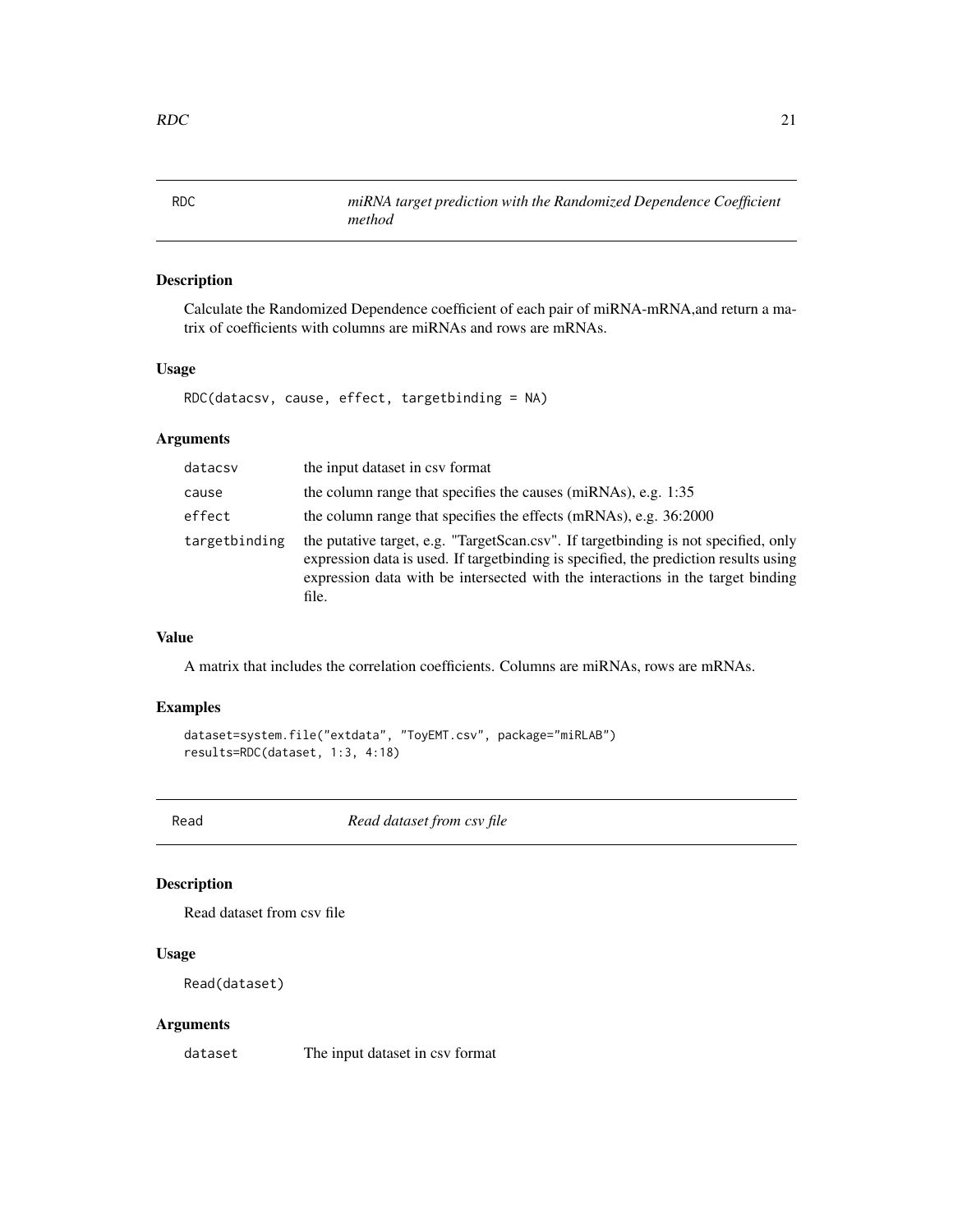# Value

dataset in matrix format

# Examples

```
dataset=system.file("extdata", "ToyEMT.csv", package="miRLAB")
data=Read(dataset)
```
ReadExtResult *Read results from other methods*

# Description

Read the results predicted by external methods (methods that are not in this package and may not be implemented in R). Consequently, we can compare the results predicted by the external methods and results predicted by the methods in the miRLAB package.

#### Usage

ReadExtResult(datacsv, cause, effect, ExtCEcsv)

# Arguments

| datacsv  | the input dataset in csy format                                                             |
|----------|---------------------------------------------------------------------------------------------|
| cause    | the column range that specifies the causes (miRNAs), e.g. 1:35                              |
| effect   | the column range that specifies the effects (mRNAs), e.g. 36:2000                           |
| ExtCEcsy | score matrix predicted by an external matrix with columns are miRNAs and<br>rows are mRNAs. |

#### Value

a matrix of scores predicted by an external matrix and ready for further validation and comparison tasks.

```
print("GenemiR=ReadExtResult(dataset, cause=1:3, effect=4:18, 'genemirresults.csv')")
```
<span id="page-21-0"></span>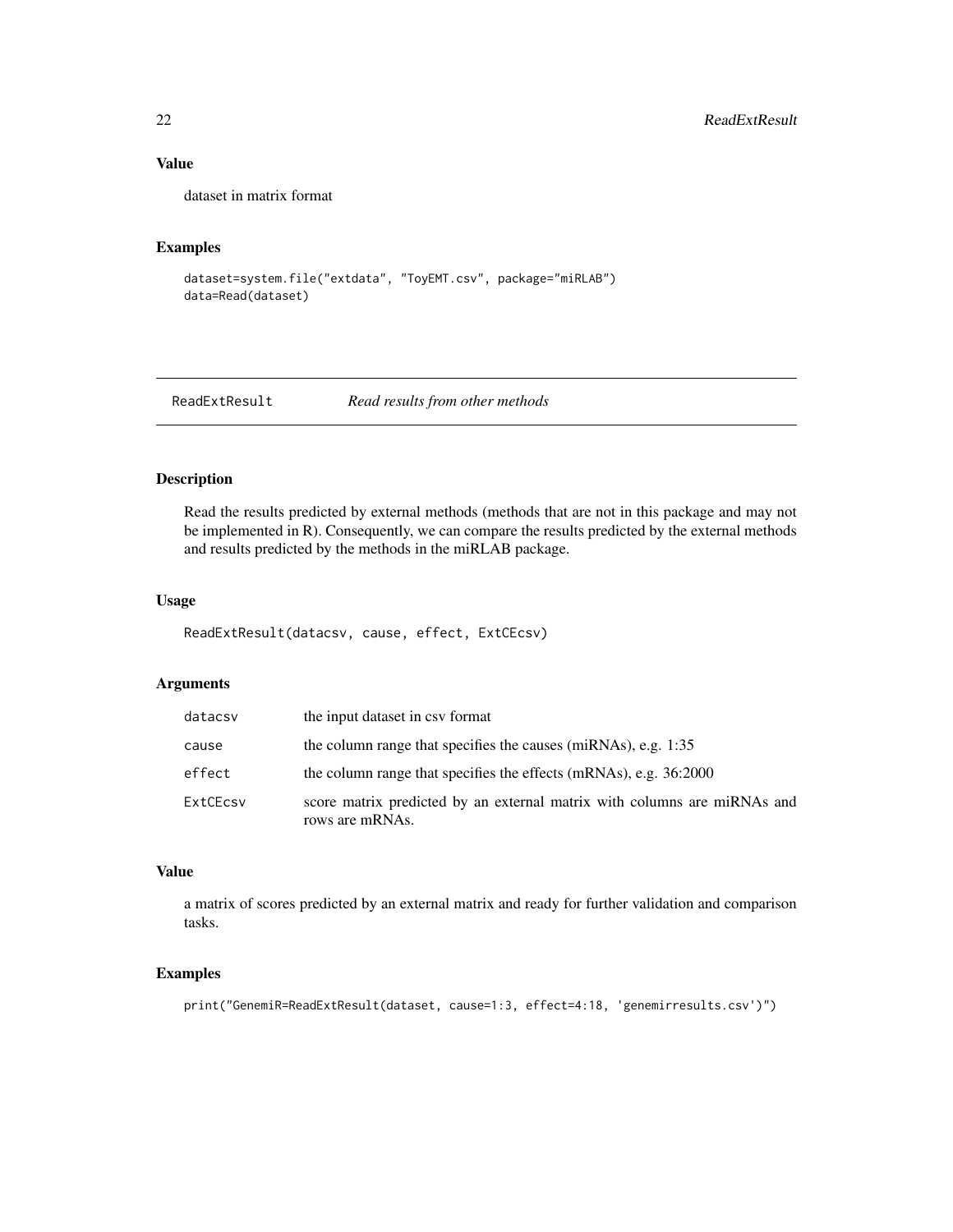<span id="page-22-0"></span>

Read the header of the dataset

# Usage

readHeader(dataset)

# Arguments

dataset the character string of the names of the dataset in csv format, e.g. "ToyEMT.csv"

# Value

the header of the dataset

# Examples

```
dataset=system.file("extdata", "ToyEMT.csv", package="miRLAB")
header=readHeader(dataset)
```

| Spearman |        |  |  | miRNA target prediction with the Spearman correlation coefficient |  |
|----------|--------|--|--|-------------------------------------------------------------------|--|
|          | method |  |  |                                                                   |  |

# Description

Calculate the Spearman correlation coefficient of each pair of miRNA-mRNA,and return a matrix of correlation coefficients with columns are miRNAs and rows are mRNAs.

#### Usage

```
Spearman(datacsv, cause, effect, targetbinding = NA)
```
# Arguments

| datacsv       | the input dataset in csy format                                                                                                                                                                                                                                           |
|---------------|---------------------------------------------------------------------------------------------------------------------------------------------------------------------------------------------------------------------------------------------------------------------------|
| cause         | the column range that specifies the causes (miRNAs), e.g. 1:35                                                                                                                                                                                                            |
| effect        | the column range that specifies the effects (mRNAs), e.g. 36:2000                                                                                                                                                                                                         |
| targetbinding | the putative target, e.g. "TargetScan.csv". If target binding is not specified, only<br>expression data is used. If target binding is specified, the prediction results using<br>expression data with be intersected with the interactions in the target binding<br>file. |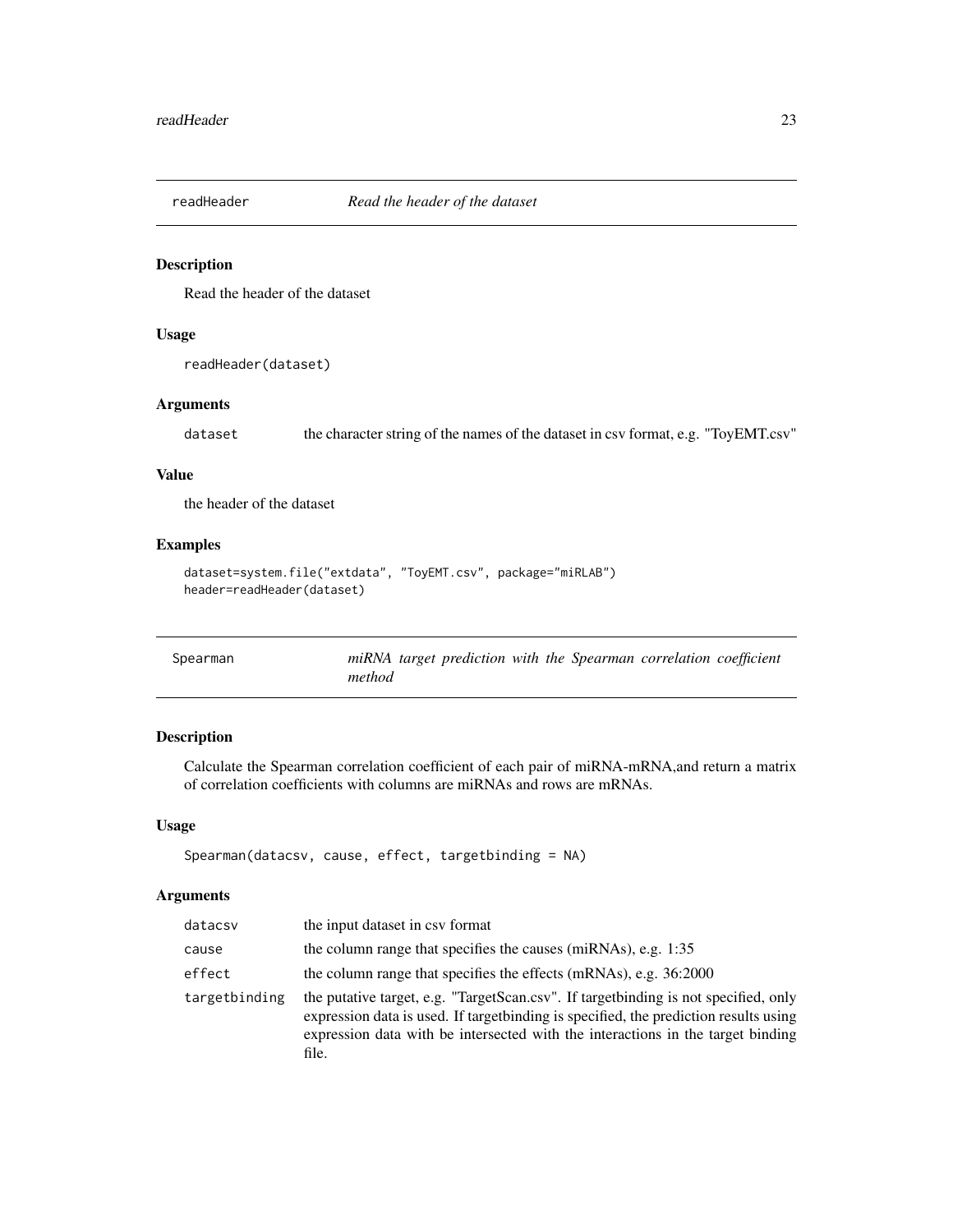#### <span id="page-23-0"></span>Value

A matrix that includes the Spearman correlation coefficients. Columns are miRNAs, rows are mR-NAs.

#### References

Spearman, C. (1904) General intelligence, objectively determined and measured. Am. J. Psychol., 15, 201 - 92.

#### Examples

```
dataset=system.file("extdata", "ToyEMT.csv", package="miRLAB")
results=Spearman(dataset, 1:3, 4:18)
```

| Standardise | Stardarsise the dataset Stadardise the dataset to have mean=0 and |
|-------------|-------------------------------------------------------------------|
|             | std=1 in each column.                                             |

#### Description

Stardarsise the dataset Stadardise the dataset to have mean=0 and std=1 in each column.

#### Usage

```
Standardise(dataset)
```
#### Arguments

dataset The input dataset in csv format. e.g. "ToyEMT.csv". The first column is the sample name.

# Value

The standardised dataset.

# Examples

```
## Not run:
dataset=system.file("extdata", "ToyEMT.csv", package="miRLAB")
stdata=Standardise(dataset)
```
## End(Not run)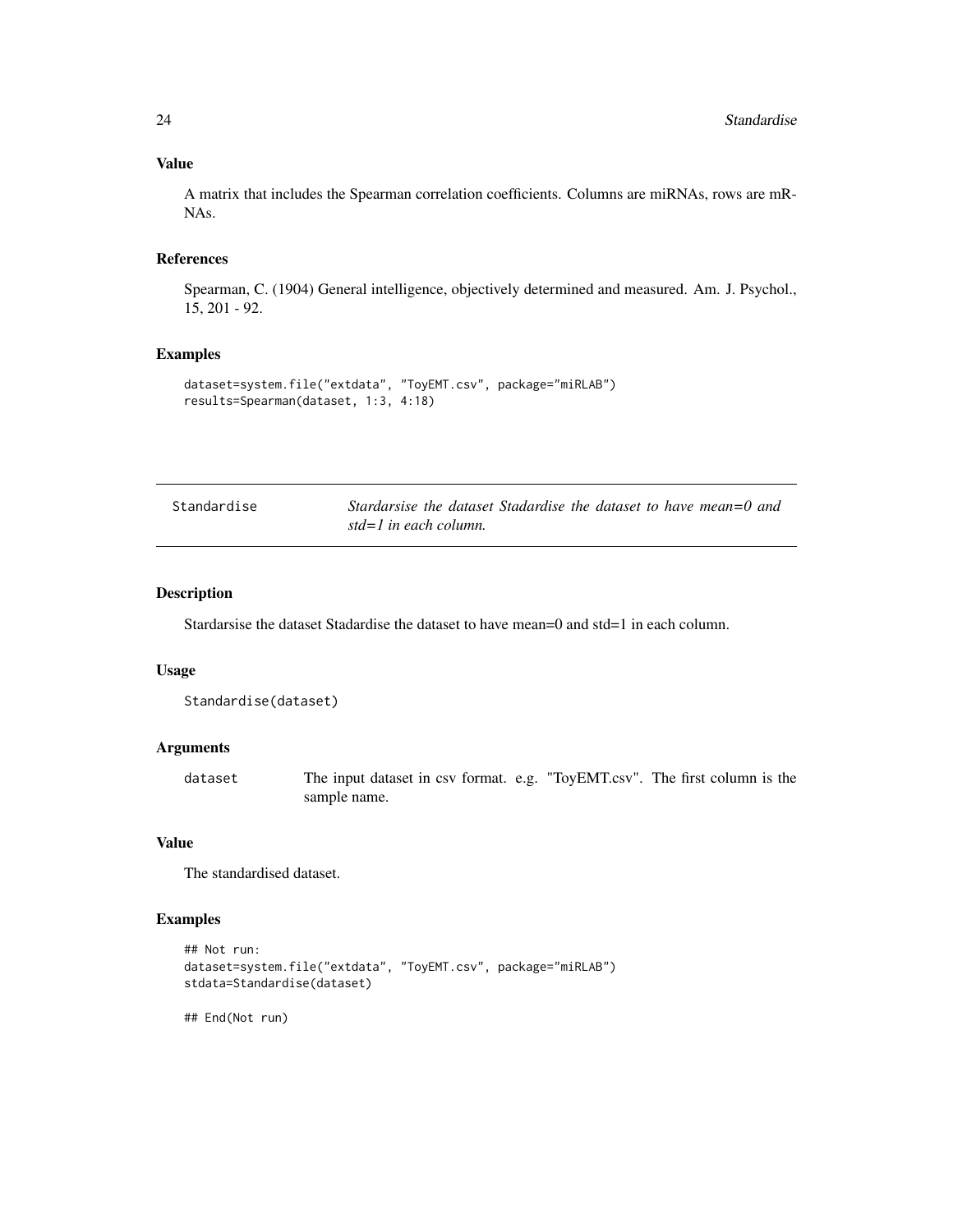<span id="page-24-0"></span>

Given the predicted target of all miRNA, the function returns a list of targets of each miRNA that are confirmed based on the experimentally validated interactions or curated transfection data. Users need to download the file logFC.imputed.rda from nugget.unisa.edu.au/Thuc/miRLAB/ and place it in the working directory (this file is obtained from the TargetScoreData package)

# Usage

```
ValidateAll(CEmatrix, topk, groundtruth, LFC, downreg = TRUE)
```
# Arguments

| CEmatrix    | the matrix of correlation/causal effects/scores with columns are miRNAs and<br>rows are mRNAs                                                                                              |
|-------------|--------------------------------------------------------------------------------------------------------------------------------------------------------------------------------------------|
| topk        | the number of targets of each miRNA that are being validated.                                                                                                                              |
| groundtruth | the csv file containing the ground truth.                                                                                                                                                  |
| <b>LFC</b>  | the log fold change threshold for the transfection data. The targets that have the<br>absolute value of log fold change greater than the LFC will be regarded as the<br>confirmed targets. |
| downreg     | if TRUE the negative correlation/causal effect/score values will be ranked on the<br>top of the ranking. This is to favour the down regulations.                                           |

# Value

a list of matrices that contains the confirmed interactions by both provided ground truth and built-in transfection data.

```
print("ps=Pearson(dataset, cause=1:3, effect=4:18)")
print("results=ValidateAll(ps, 10, groundtruth, LFC=0.5, downreg=TRUE)")
```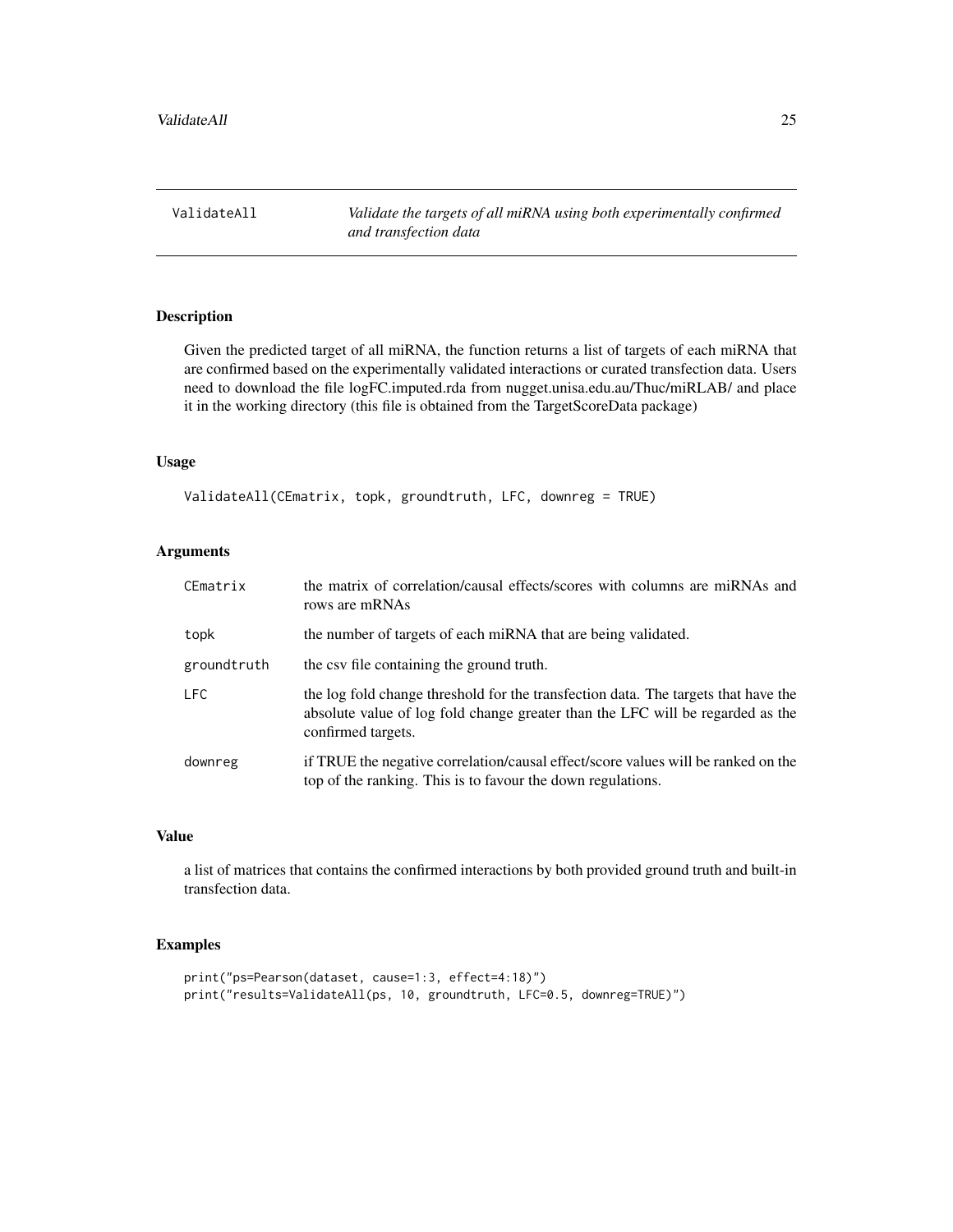<span id="page-25-0"></span>

Given the predicted target of a miRNA, the function returns a list of targets that are experimentally confirmed based on the provided ground truth. Users can provide their own ground truth or use the built-in ground truth which is the union of Tarbase, miRTarbase, miRecords, and miRWalk.

#### Usage

Validation(topkList, datacsv)

# Arguments

| topkList | a matrix with 3 columns. The first column is the miRNA name, the second<br>contains the target mRNAs, and the third contains the correlation values/ causal<br>effects/ scores |
|----------|--------------------------------------------------------------------------------------------------------------------------------------------------------------------------------|
| datacsv  | the ground truth for the validation. The ground truth is a matrix with 2 columns,<br>where the first column is the miRNA and the second is the mRNA.                           |

#### Value

a matrix in the same format of the input matrix put only contains the confirmed interactions.

#### Examples

```
dataset=system.file("extdata", "ToyEMT.csv", package="miRLAB")
ps=Pearson(dataset, cause=1:3, effect=4:18)
miR200aTop10=bRank(ps, 3, 10, TRUE)
groundtruth=system.file("extdata", "Toygroundtruth.csv", package="miRLAB")
miR200aTop10Confirmed = Validation(miR200aTop10, groundtruth)
```
ValidationT *Validate the targets of a miRNA using transfection data*

# Description

Given the predicted target of a miRNA, the function returns a list of targets that are confirmed based on the curated transfection data. Users need to download the file logFC.imputed.rda from nugget.unisa.edu.au/Thuc/miRLAB/ and place it in the working directory (this file is obtained from the TargetScoreData package)

#### Usage

```
ValidationT(topkList, LFC)
```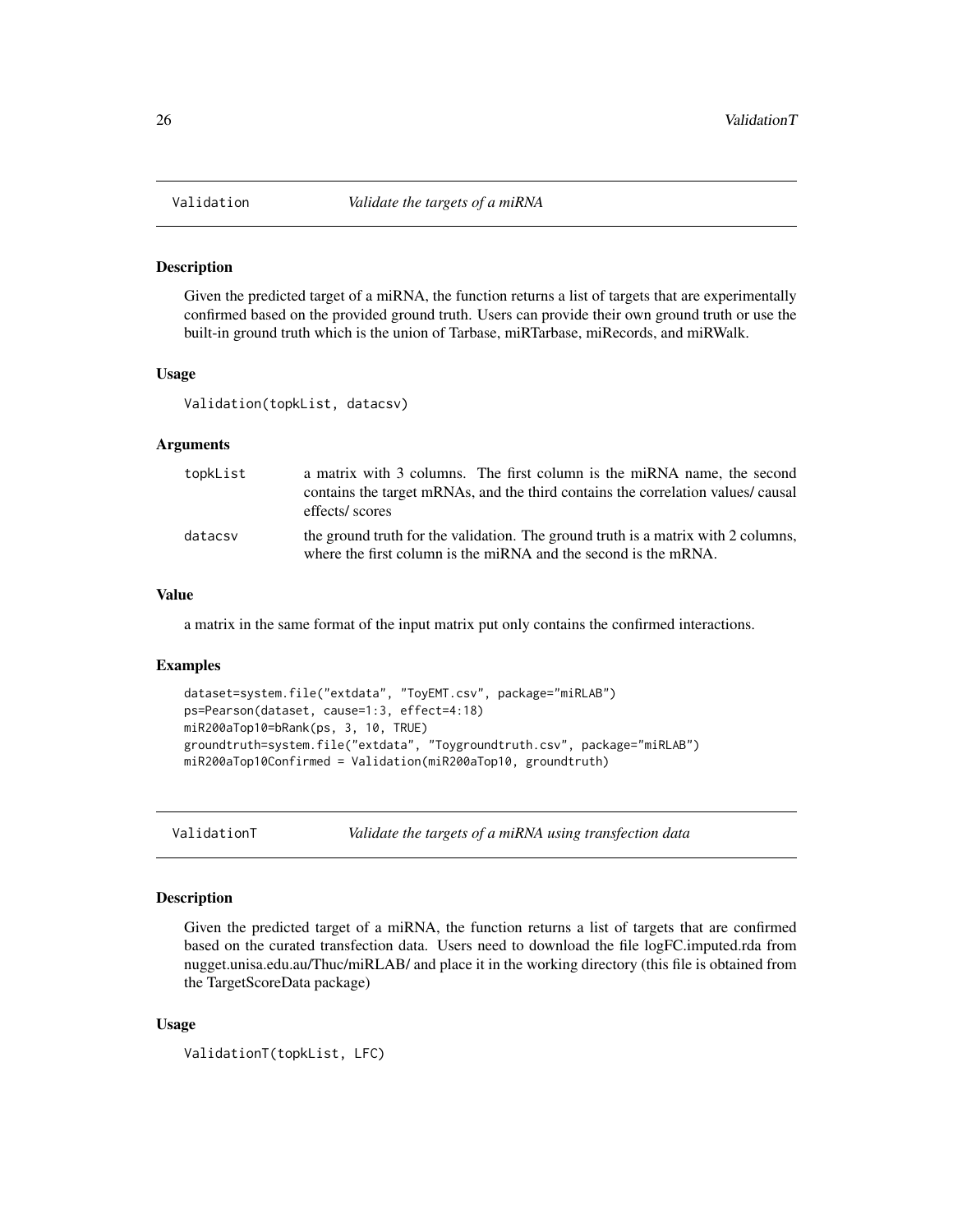#### <span id="page-26-0"></span>zscore and 27 and 27 and 27 and 27 and 27 and 27 and 27 and 27 and 27 and 27 and 27 and 27 and 27 and 27 and 27

#### Arguments

| topkList | a matrix with 3 columns. The first column is the miRNA name, the second<br>contains the target mRNAs, and the third contains the correlation values/ causal<br>effects/ scores |
|----------|--------------------------------------------------------------------------------------------------------------------------------------------------------------------------------|
| LFC.     | the log fold change threshold. The targets that have the absolute value of log<br>fold change greater than the LFC will be regarded as the confirmed targets.                  |

# Value

a matrix in the same format of the input matrix put only contains the confirmed interactions.

#### References

1. Le, T.D., Zhang, J., Liu, L., and Li, J. (2015) Ensemble Methods for miRNA Target Prediction from Expression Data, under review.

2. Li Y, Goldenberg A, Wong K and Zhang Z (2014). A probabilistic approach to explore human microRNA targetome using microRNA-overexpression data and sequence information. Bioinformatics, 30(5), pp. 621-628. http://dx.doi.org/10.1093/bioinformatics/btt599.

# Examples

```
print("ps=Pearson(dataset, cause=1:35, effect=36:1189)")
print("miR200aTop100=bRank(ps, 11, 100, TRUE)")
print("miR200aTop100Confirmed = ValidationT(miR200aTop100, 1.0)")
```
Zscore *miRNA target prediction with the Z-score method*

# Description

Calculate the Z-score value of each pair of miRNA-mRNA, and return a matrix of values with columns are miRNAs and rows are mRNAs.

### Usage

```
Zscore(datacsv, cause, effect, targetbinding = NA)
```
#### Arguments

| datacsv       | the input dataset in csy format                                                                                                                                                                                                                                           |
|---------------|---------------------------------------------------------------------------------------------------------------------------------------------------------------------------------------------------------------------------------------------------------------------------|
| cause         | the column range that specifies the causes (miRNAs), e.g. 1:35                                                                                                                                                                                                            |
| effect        | the column range that specifies the effects (mRNAs), e.g. 36:2000                                                                                                                                                                                                         |
| targetbinding | the putative target, e.g. "TargetScan.csv". If target binding is not specified, only<br>expression data is used. If target binding is specified, the prediction results using<br>expression data with be intersected with the interactions in the target binding<br>file. |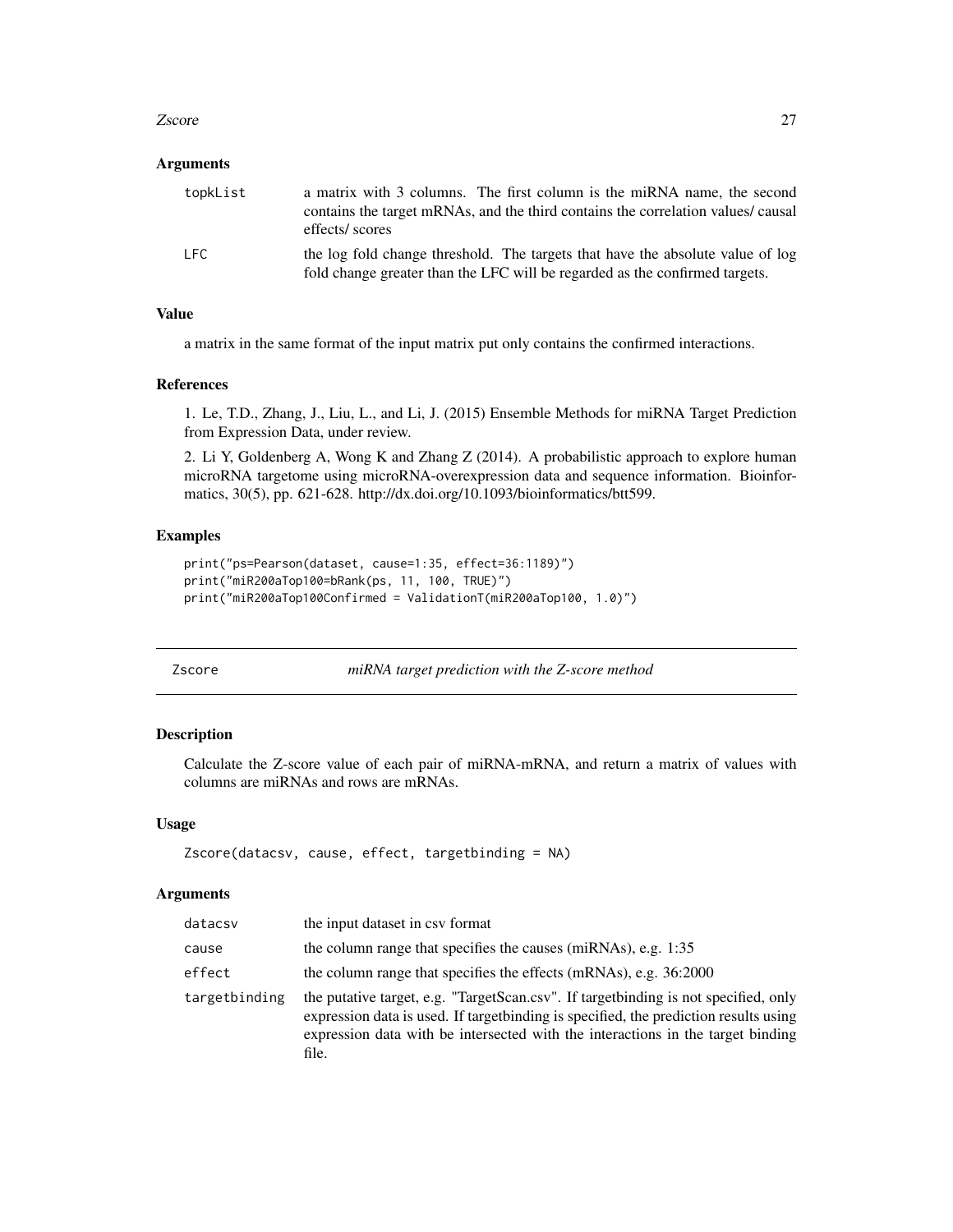# Value

A matrix that includes the Z-score values. Columns are miRNAs, rows are mRNAs.

#### References

Prill, R.J., Marbach, D., Saez-Rodriguez, J., Sorger, P.K., Alexopoulos, L.G., Xue, X., Clarke, N.D., Altan-Bonnet, G. and Stolovitzky, G. (2010) Towards a rigorous assessment of systems biology models: the DREAM3 challenges. PLoS One, 5, e9202.

```
dataset=system.file("extdata", "ToyEMT.csv", package="miRLAB")
results=Zscore(dataset, 1:3, 4:18)
```